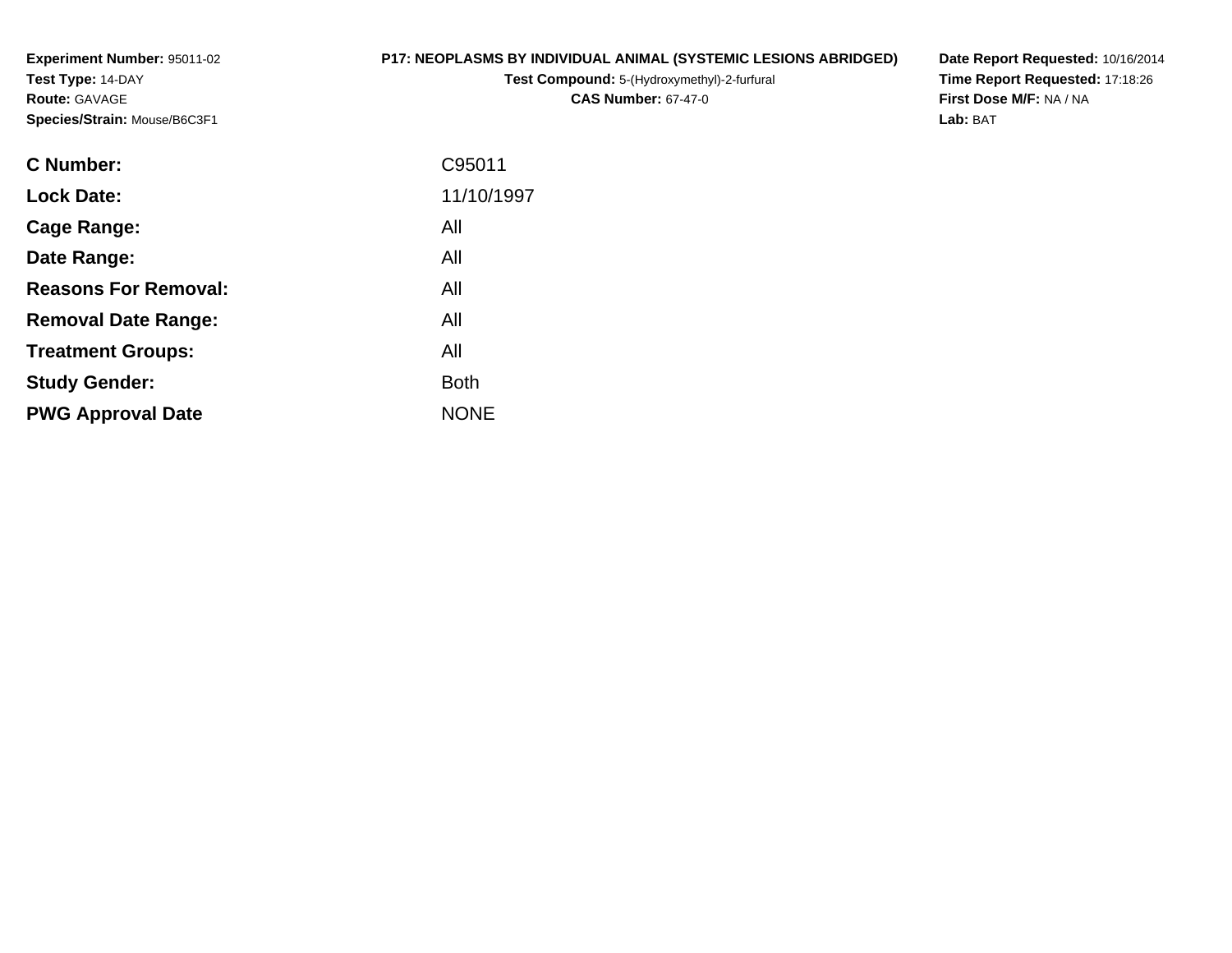**Test Type:** 14-DAY

**Route:** GAVAGE

**Species/Strain:** Mouse/B6C3F1

#### **P17: NEOPLASMS BY INDIVIDUAL ANIMAL (SYSTEMIC LESIONS ABRIDGED)**

**Test Compound:** 5-(Hydroxymethyl)-2-furfural

**CAS Number:** 67-47-0

**Date Report Requested:** 10/16/2014**Time Report Requested:** 17:18:26**First Dose M/F:** NA / NA**Lab:** BAT

| <b>B6C3F1 Mouse Male</b><br>0 MG/KG                                                                           | DAY ON TEST      | 0<br>0<br>$\frac{2}{2}$         | 0<br>0<br>$\frac{2}{2}$                                | 0<br>$\boldsymbol{\theta}$<br>$\boldsymbol{2}$<br>$\overline{\mathbf{c}}$ | 0<br>0<br>$\frac{2}{2}$                      | 0<br>0<br>$\frac{2}{2}$             |                       |
|---------------------------------------------------------------------------------------------------------------|------------------|---------------------------------|--------------------------------------------------------|---------------------------------------------------------------------------|----------------------------------------------|-------------------------------------|-----------------------|
|                                                                                                               | <b>ANIMAL ID</b> | $\mathbf 0$<br>0<br>0<br>8<br>1 | $\mathbf 0$<br>$\mathbf 0$<br>0<br>8<br>$\overline{2}$ | $\Omega$<br>0<br>0<br>8<br>3                                              | $\mathbf 0$<br>0<br>0<br>8<br>$\overline{4}$ | $\mathbf 0$<br>0<br>0<br>8<br>5     | <i><b>*TOTALS</b></i> |
| <b>Alimentary System</b>                                                                                      |                  |                                 |                                                        |                                                                           |                                              |                                     |                       |
| Intestine Large, Colon<br>Liver<br>Stomach, Forestomach<br>Stomach, Glandular<br><b>Cardiovascular System</b> |                  | $\pm$<br>$+$<br>$+$<br>$+$      | $\ddot{}$<br>$+$<br>$+$                                | $\ddot{}$<br>$+$<br>$+$ $+$<br>$+$                                        | $\ddot{}$<br>$+$<br>$+$ $+$<br>$+$           | $\ddot{}$<br>$\ddot{}$<br>$\ddot{}$ | 5<br>5<br>5<br>5      |
| <b>NONE</b><br><b>Endocrine System</b>                                                                        |                  |                                 |                                                        |                                                                           |                                              |                                     |                       |
| <b>NONE</b><br><b>General Body System</b>                                                                     |                  |                                 |                                                        |                                                                           |                                              |                                     |                       |
| <b>NONE</b><br><b>Genital System</b>                                                                          |                  |                                 |                                                        |                                                                           |                                              |                                     |                       |
| <b>NONE</b><br><b>Hematopoietic System</b>                                                                    |                  |                                 |                                                        |                                                                           |                                              |                                     |                       |
| <b>NONE</b><br><b>Integumentary System</b>                                                                    |                  |                                 |                                                        |                                                                           |                                              |                                     |                       |
| <b>NONE</b><br><b>Musculoskeletal System</b>                                                                  |                  |                                 |                                                        |                                                                           |                                              |                                     |                       |
|                                                                                                               |                  |                                 |                                                        |                                                                           |                                              |                                     |                       |

\* ..Total animals with tissue examined microscopically; Total animals with tumor **M** . Missing tissue M ..Missing tissue

+ ..Tissue examined microscopically

I ..Insufficient tissue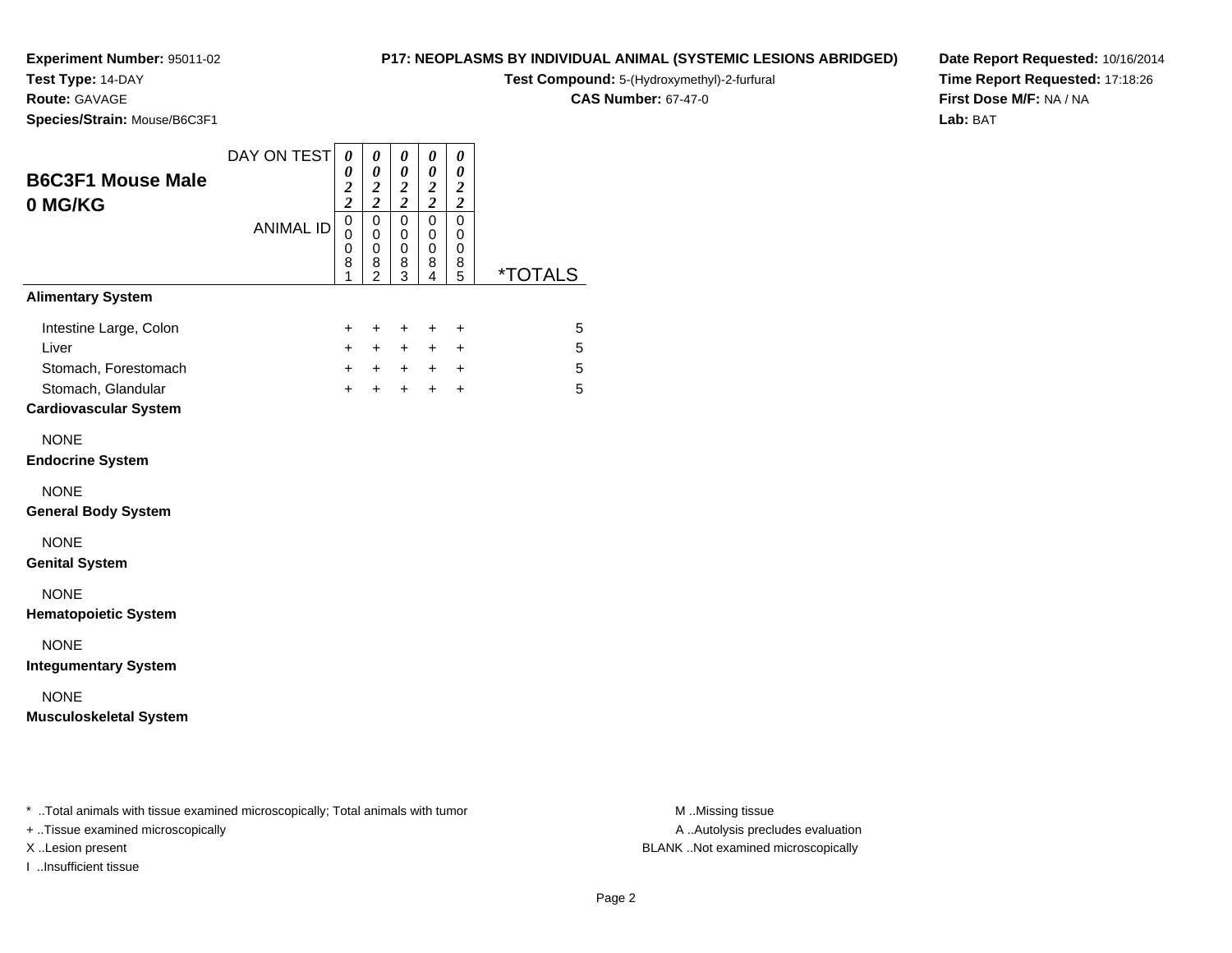## **Test Type:** 14-DAY

**Route:** GAVAGE

**Species/Strain** 

| n: Mouse/B6C3F1 |                                                |              |              |                       |  |
|-----------------|------------------------------------------------|--------------|--------------|-----------------------|--|
|                 |                                                |              |              |                       |  |
|                 | DAY ON TEST $\mid o \mid o \mid o \mid o \mid$ |              |              | $\boldsymbol{\theta}$ |  |
|                 |                                                | $\mathbf{a}$ | $\mathbf{a}$ |                       |  |

**B6C3F1 Mouse Male0 MG/KG**ANIMAL ID*0 2 2*0<br>0<br>0<br>0<br>1 *0 2 2*0<br>0<br>0<br>2<br>2 *0 2 2*0<br>0<br>0<br>3<br>3 *0 2 2*0<br>0<br>0<br>8<br>4 *0 2 2*0<br>0<br>0<br>0<br>5 5 \*TOTALSNONE

**Nervous System**

NONE

**Respiratory System**

NONE

**Special Senses System**

NONE

**Urinary System**

### NONE

**SYSTEMIC LESIONS**

Multiple Organn  $+$ 

<sup>+</sup> <sup>+</sup> <sup>+</sup> <sup>+</sup> <sup>5</sup>

\* ..Total animals with tissue examined microscopically; Total animals with tumor **M** ..Missing tissue M ..Missing tissue

+ ..Tissue examined microscopically

I ..Insufficient tissue

A .. Autolysis precludes evaluation X ..Lesion present BLANK ..Not examined microscopically

**P17: NEOPLASMS BY INDIVIDUAL ANIMAL (SYSTEMIC LESIONS ABRIDGED)Test Compound:** 5-(Hydroxymethyl)-2-furfural

**CAS Number:** 67-47-0

**Date Report Requested:** 10/16/2014**Time Report Requested:** 17:18:26**First Dose M/F:** NA / NA**Lab:** BAT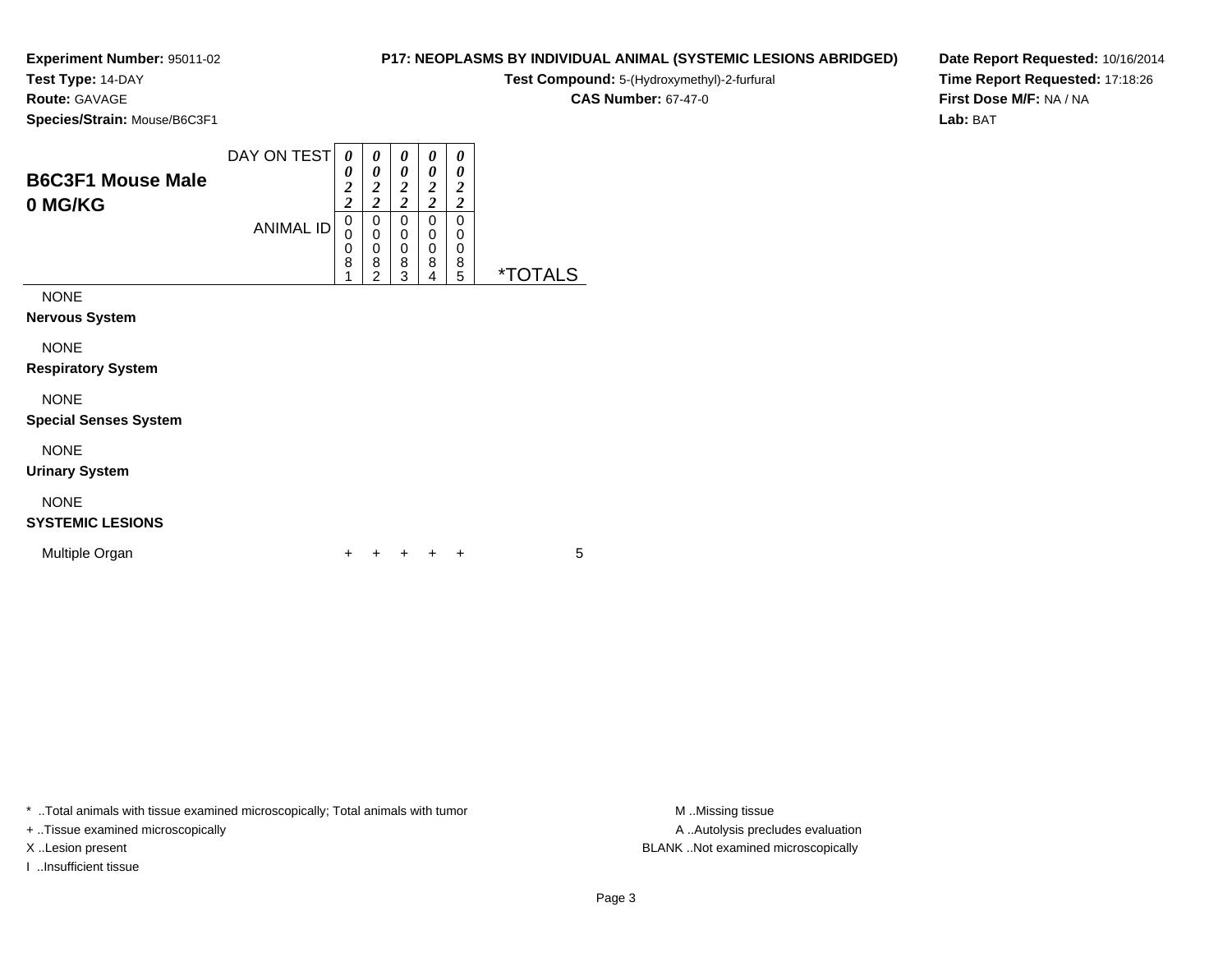**Test Type:** 14-DAY

**Route:** GAVAGE

**Species/Strain:** Mouse/B6C3F1

#### **P17: NEOPLASMS BY INDIVIDUAL ANIMAL (SYSTEMIC LESIONS ABRIDGED)**

**Test Compound:** 5-(Hydroxymethyl)-2-furfural

**CAS Number:** 67-47-0

**Date Report Requested:** 10/16/2014**Time Report Requested:** 17:18:26**First Dose M/F:** NA / NA**Lab:** BAT

| <b>B6C3F1 Mouse Male</b><br><b>94 MG/KG</b>                                                                   | DAY ON TEST      | 0<br>0<br>$\boldsymbol{2}$<br>$\bar{2}$ | $\boldsymbol{\theta}$<br>$\boldsymbol{\theta}$<br>$\frac{2}{2}$ | $\boldsymbol{\theta}$<br>$\boldsymbol{\theta}$<br>$\boldsymbol{2}$<br>$\overline{2}$ | 0<br>0<br>$\boldsymbol{2}$<br>$\overline{c}$ | 0<br>$\boldsymbol{\theta}$<br>$\boldsymbol{2}$<br>$\boldsymbol{2}$ |                       |
|---------------------------------------------------------------------------------------------------------------|------------------|-----------------------------------------|-----------------------------------------------------------------|--------------------------------------------------------------------------------------|----------------------------------------------|--------------------------------------------------------------------|-----------------------|
|                                                                                                               | <b>ANIMAL ID</b> | 0<br>$\Omega$<br>$\mathbf 0$<br>8<br>6  | $\mathbf 0$<br>$\mathbf 0$<br>0<br>8<br>$\overline{7}$          | $\mathbf 0$<br>$\mathbf 0$<br>$\pmb{0}$<br>8<br>8                                    | $\mathbf 0$<br>0<br>0<br>8<br>9              | $\pmb{0}$<br>0<br>0<br>9<br>0                                      | <i><b>*TOTALS</b></i> |
| <b>Alimentary System</b>                                                                                      |                  |                                         |                                                                 |                                                                                      |                                              |                                                                    |                       |
| Intestine Large, Colon<br>Liver<br>Stomach, Forestomach<br>Stomach, Glandular<br><b>Cardiovascular System</b> |                  | $\pm$<br>$+$<br>$+$<br>$+$              | $\pm$<br>$+$<br>$+$                                             | $\ddot{}$<br>$+$<br>$+$ $+$<br>$+$                                                   | $\pm$<br>$+$<br>$+$                          | $\ddot{}$<br>$\ddot{}$<br>$+$ $+$<br>$\ddot{}$                     | 5<br>5<br>5<br>5      |
| <b>NONE</b><br><b>Endocrine System</b>                                                                        |                  |                                         |                                                                 |                                                                                      |                                              |                                                                    |                       |
| <b>NONE</b><br><b>General Body System</b>                                                                     |                  |                                         |                                                                 |                                                                                      |                                              |                                                                    |                       |
| <b>NONE</b><br><b>Genital System</b>                                                                          |                  |                                         |                                                                 |                                                                                      |                                              |                                                                    |                       |
| <b>NONE</b><br><b>Hematopoietic System</b>                                                                    |                  |                                         |                                                                 |                                                                                      |                                              |                                                                    |                       |
| <b>NONE</b><br><b>Integumentary System</b>                                                                    |                  |                                         |                                                                 |                                                                                      |                                              |                                                                    |                       |
| <b>NONE</b><br><b>Musculoskeletal System</b>                                                                  |                  |                                         |                                                                 |                                                                                      |                                              |                                                                    |                       |
|                                                                                                               |                  |                                         |                                                                 |                                                                                      |                                              |                                                                    |                       |

\* ..Total animals with tissue examined microscopically; Total animals with tumor **M** . Missing tissue M ..Missing tissue

+ ..Tissue examined microscopically

I ..Insufficient tissue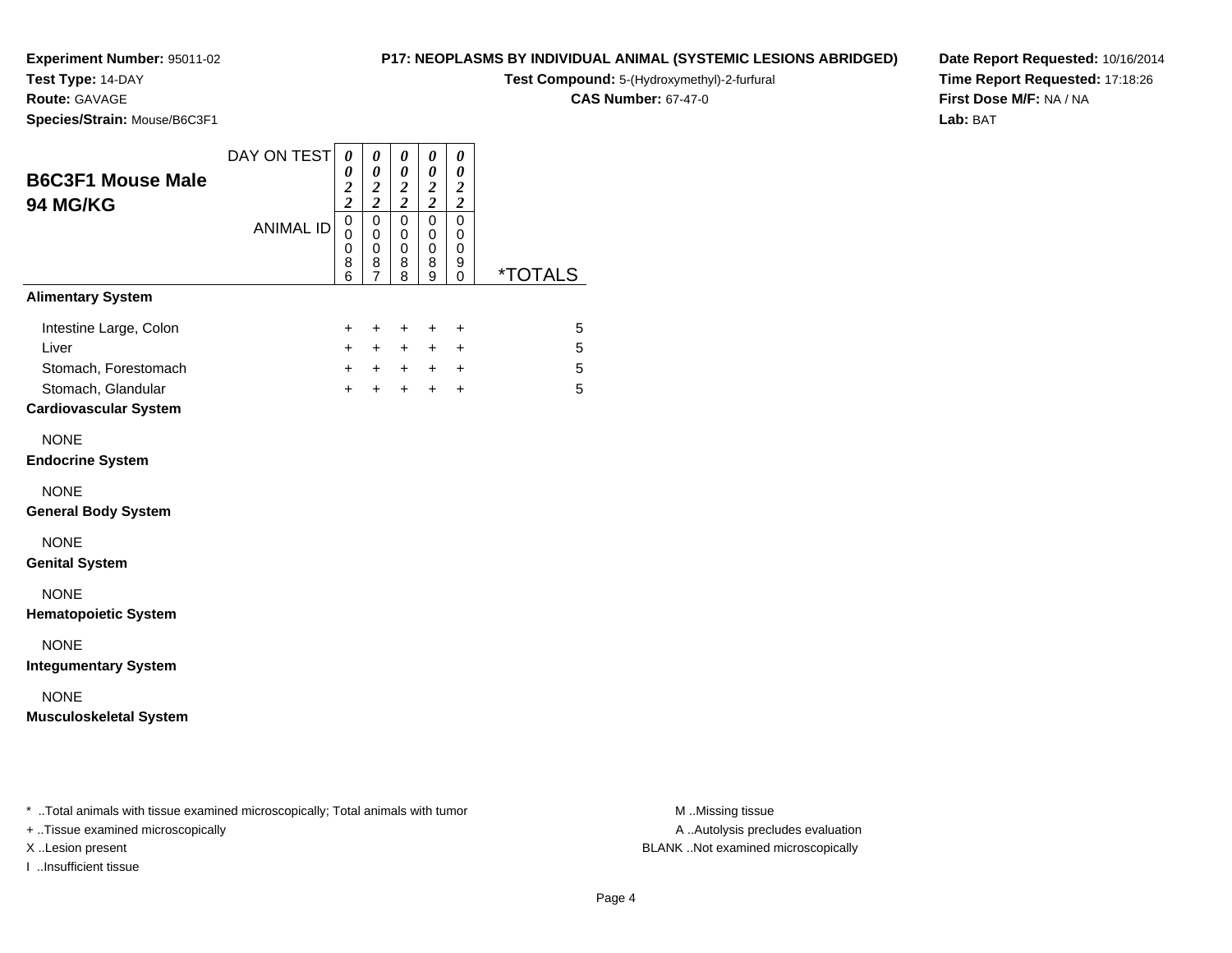### **Test Type:** 14-DAY

**Route:** GAVAGE

**Species/Strain:** Mouse/B6C3F1

|      | <b>Test Compound:</b> 5-(Hydroxymethyl)-2-furfural |
|------|----------------------------------------------------|
|      | <b>CAS Number: 67-47-0</b>                         |
| G3F1 |                                                    |

**P17: NEOPLASMS BY INDIVIDUAL ANIMAL (SYSTEMIC LESIONS ABRIDGED)**

**Date Report Requested:** 10/16/2014**Time Report Requested:** 17:18:26**First Dose M/F:** NA / NA**Lab:** BAT

| <b>B6C3F1 Mouse Male</b><br><b>94 MG/KG</b> | DAY ON TEST      | 0<br>0<br>$\overline{c}$<br>$\overline{\mathbf{c}}$ | 0<br>0<br>2<br>2 | 0<br>0<br>$\overline{2}$<br>$\overline{\mathbf{c}}$ | 0<br>0<br>2<br>$\overline{2}$ | 0<br>0<br>2<br>2 |                       |
|---------------------------------------------|------------------|-----------------------------------------------------|------------------|-----------------------------------------------------|-------------------------------|------------------|-----------------------|
|                                             | <b>ANIMAL ID</b> | 0<br>0<br>0<br>8                                    | 0<br>0<br>0<br>8 | 0<br>0<br>0<br>8                                    | 0<br>0<br>0<br>8              | 0<br>0<br>0<br>9 |                       |
|                                             |                  | 6                                                   | 7                | 8                                                   | 9                             | 0                | <i><b>*TOTALS</b></i> |
| <b>NONE</b>                                 |                  |                                                     |                  |                                                     |                               |                  |                       |
| <b>Nervous System</b>                       |                  |                                                     |                  |                                                     |                               |                  |                       |
| <b>NONE</b>                                 |                  |                                                     |                  |                                                     |                               |                  |                       |
| <b>Respiratory System</b>                   |                  |                                                     |                  |                                                     |                               |                  |                       |

NONE

### **Special Senses System**

NONE

**Urinary System**

### NONE

### **SYSTEMIC LESIONS**

Multiple Organn  $+$ 

<sup>+</sup> <sup>+</sup> <sup>+</sup> <sup>+</sup> <sup>5</sup>

\* ..Total animals with tissue examined microscopically; Total animals with tumor **M** . Missing tissue M ..Missing tissue

+ ..Tissue examined microscopically

I ..Insufficient tissue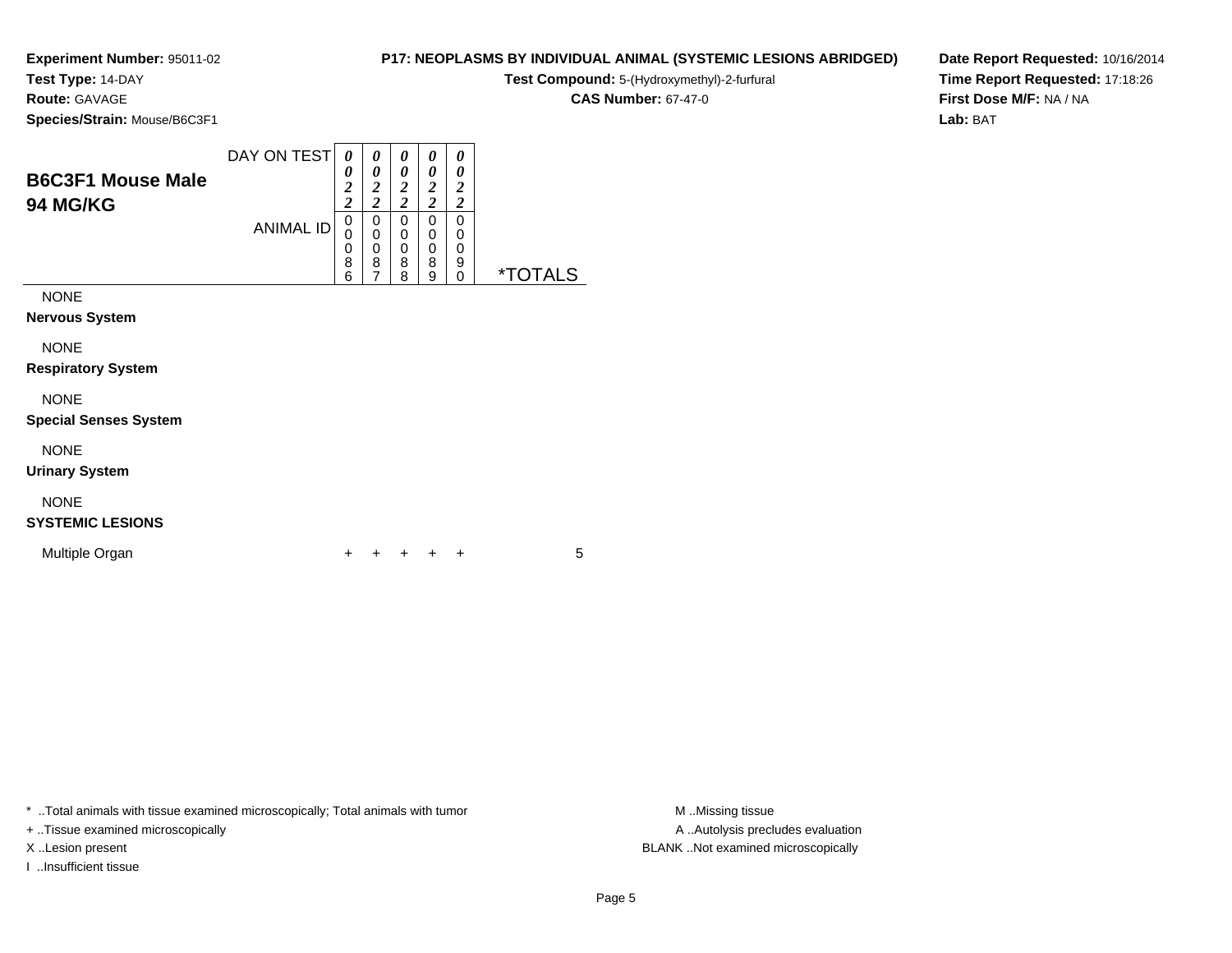### **Test Type:** 14-DAY

**Route:** GAVAGE

**Species/Strain:** Mouse/B6C3F1

#### **P17: NEOPLASMS BY INDIVIDUAL ANIMAL (SYSTEMIC LESIONS ABRIDGED)**

**Test Compound:** 5-(Hydroxymethyl)-2-furfural

**CAS Number:** 67-47-0

**Date Report Requested:** 10/16/2014**Time Report Requested:** 17:18:26**First Dose M/F:** NA / NA**Lab:** BAT

| <b>B6C3F1 Mouse Male</b><br><b>MG/KG</b><br>188                                                               | DAY ON TEST      | 0<br>0<br>$\boldsymbol{2}$<br>$\overline{\mathbf{c}}$ | 0<br>$\boldsymbol{\theta}$<br>$\boldsymbol{2}$<br>$\overline{c}$ | 0<br>0<br>$\boldsymbol{2}$<br>$\overline{2}$ | 0<br>0<br>$\boldsymbol{2}$<br>$\overline{2}$ | 0<br>0<br>$\boldsymbol{2}$<br>$\overline{\mathbf{c}}$ |                       |
|---------------------------------------------------------------------------------------------------------------|------------------|-------------------------------------------------------|------------------------------------------------------------------|----------------------------------------------|----------------------------------------------|-------------------------------------------------------|-----------------------|
|                                                                                                               | <b>ANIMAL ID</b> | 0<br>0<br>0<br>9<br>1                                 | $\mathbf 0$<br>0<br>0<br>9<br>$\mathfrak{p}$                     | $\mathbf 0$<br>0<br>0<br>9<br>3              | $\mathbf 0$<br>0<br>0<br>9<br>$\overline{4}$ | 0<br>0<br>0<br>9<br>5                                 | <i><b>*TOTALS</b></i> |
| <b>Alimentary System</b>                                                                                      |                  |                                                       |                                                                  |                                              |                                              |                                                       |                       |
| Intestine Large, Colon<br>Liver<br>Stomach, Forestomach<br>Stomach, Glandular<br><b>Cardiovascular System</b> |                  | +<br>$\ddot{}$<br>$+$<br>$+$                          | $\ddot{}$<br>$+$<br>$+$ $+$<br>$+$                               | +<br>$+$<br>$+$                              | +<br>$+$<br>$+$                              | $\ddot{}$<br>$\ddot{}$<br>$+$ $+$<br>$\ddot{}$        | 5<br>5<br>5<br>5      |
| <b>NONE</b><br><b>Endocrine System</b>                                                                        |                  |                                                       |                                                                  |                                              |                                              |                                                       |                       |
| <b>NONE</b><br><b>General Body System</b>                                                                     |                  |                                                       |                                                                  |                                              |                                              |                                                       |                       |
| <b>NONE</b><br><b>Genital System</b>                                                                          |                  |                                                       |                                                                  |                                              |                                              |                                                       |                       |
| <b>NONE</b><br><b>Hematopoietic System</b>                                                                    |                  |                                                       |                                                                  |                                              |                                              |                                                       |                       |
| <b>NONE</b><br><b>Integumentary System</b>                                                                    |                  |                                                       |                                                                  |                                              |                                              |                                                       |                       |
| <b>NONE</b><br><b>Musculoskeletal System</b>                                                                  |                  |                                                       |                                                                  |                                              |                                              |                                                       |                       |
|                                                                                                               |                  |                                                       |                                                                  |                                              |                                              |                                                       |                       |

\* ..Total animals with tissue examined microscopically; Total animals with tumor **M** . Missing tissue M ..Missing tissue

+ ..Tissue examined microscopically

I ..Insufficient tissue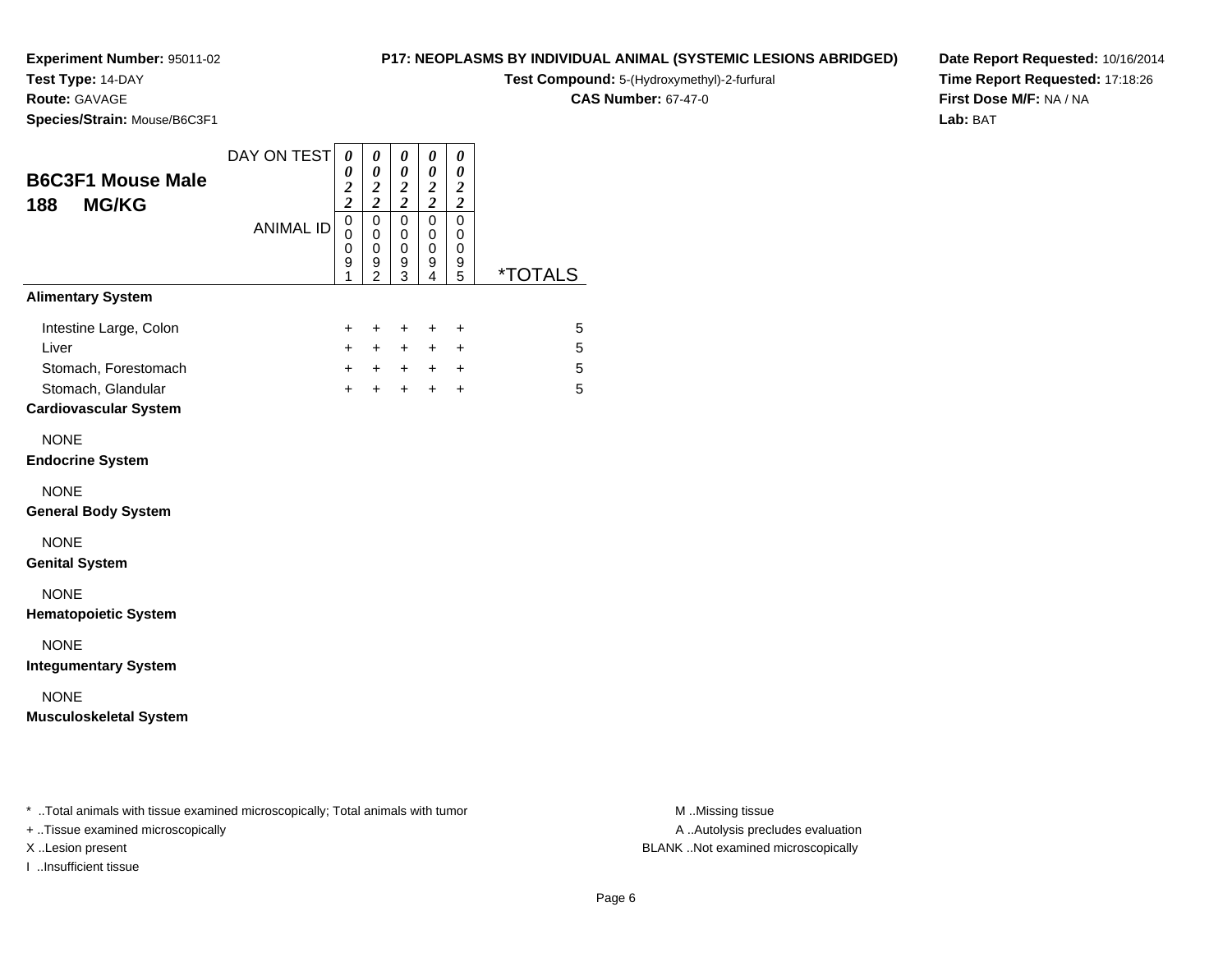**Test Type:** 14-DAY

**Route:** GAVAGE

| Species/Strain: Mouse/B6C3F1 |                                                  |  |               |  |
|------------------------------|--------------------------------------------------|--|---------------|--|
|                              | DAY ON TEST $\mid o \mid o \mid o \mid o \mid o$ |  |               |  |
| <b>B6C3F1 Mouse Male</b>     |                                                  |  | $\mathcal{P}$ |  |

| 188         | <b>MG/KG</b> |           | ◢<br>n<br>◢ | ∠<br>◠<br>∠ | ◢<br>$\mathbf{\hat{}}$<br>∼ | ◢<br>Δ<br>车 | ◢<br>$\mathbf{\hat{}}$<br>◢ |    |
|-------------|--------------|-----------|-------------|-------------|-----------------------------|-------------|-----------------------------|----|
|             |              | ANIMAL ID | U           | u           | u                           | u           | 0                           |    |
|             |              |           | ◠<br>U      | ⌒<br>u      |                             | u           | 0                           |    |
|             |              |           | ◠<br>U      |             |                             | u           | 0                           |    |
|             |              |           | 9           | 9           | 9                           | 9           | 9                           |    |
|             |              |           | ٠           | $\sim$      | $\sim$                      |             | 5                           | ∗¬ |
| <b>NONE</b> |              |           |             |             |                             |             |                             |    |

NONE

**Nervous System**

NONE

**Respiratory System**

NONE

**Special Senses System**

NONE

**Urinary System**

### NONE

**SYSTEMIC LESIONS**

Multiple Organn  $+$ 

<sup>+</sup> <sup>+</sup> <sup>+</sup> <sup>+</sup> <sup>5</sup>

\* ..Total animals with tissue examined microscopically; Total animals with tumor **M** ...Missing tissue M ...Missing tissue

+ ..Tissue examined microscopically

I ..Insufficient tissue

A .. Autolysis precludes evaluation X ..Lesion present BLANK ..Not examined microscopically

**Test Compound:** 5-(Hydroxymethyl)-2-furfural **CAS Number:** 67-47-0

**P17: NEOPLASMS BY INDIVIDUAL ANIMAL (SYSTEMIC LESIONS ABRIDGED)**

**Date Report Requested:** 10/16/2014**Time Report Requested:** 17:18:26**First Dose M/F:** NA / NA**Lab:** BAT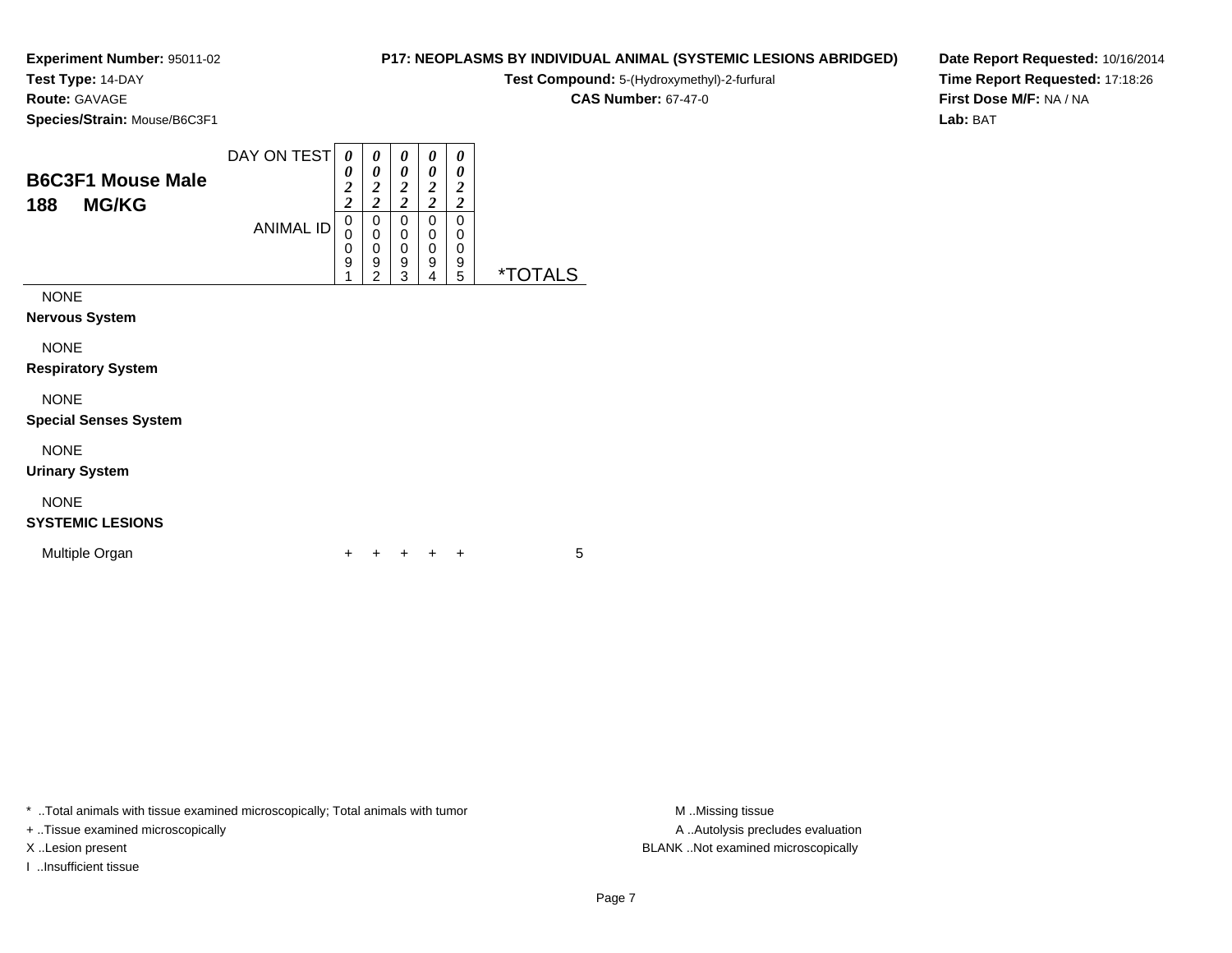### **Test Type:** 14-DAY

**Route:** GAVAGE

**Species/Strain:** Mouse/B6C3F1

#### **P17: NEOPLASMS BY INDIVIDUAL ANIMAL (SYSTEMIC LESIONS ABRIDGED)**

**Test Compound:** 5-(Hydroxymethyl)-2-furfural

**CAS Number:** 67-47-0

**Date Report Requested:** 10/16/2014**Time Report Requested:** 17:18:26**First Dose M/F:** NA / NA**Lab:** BAT

| <b>B6C3F1 Mouse Male</b><br><b>MG/KG</b><br>375                                                               | DAY ON TEST      | 0<br>0<br>$\frac{2}{2}$                                     | 0<br>$\pmb{\theta}$<br>$\boldsymbol{2}$<br>$\overline{\mathbf{c}}$ | 0<br>$\pmb{\theta}$<br>$\boldsymbol{2}$<br>$\overline{\mathbf{c}}$ | 0<br>$\boldsymbol{\theta}$<br>$\boldsymbol{2}$<br>$\overline{c}$ | 0<br>$\boldsymbol{\theta}$<br>$\boldsymbol{2}$<br>$\boldsymbol{2}$ |                       |
|---------------------------------------------------------------------------------------------------------------|------------------|-------------------------------------------------------------|--------------------------------------------------------------------|--------------------------------------------------------------------|------------------------------------------------------------------|--------------------------------------------------------------------|-----------------------|
|                                                                                                               | <b>ANIMAL ID</b> | $\overline{0}$<br>$\mathbf 0$<br>$\boldsymbol{0}$<br>9<br>6 | $\mathbf 0$<br>0<br>0<br>9<br>$\overline{7}$                       | $\mathbf 0$<br>$\pmb{0}$<br>$\mathbf 0$<br>9<br>8                  | $\mathbf 0$<br>0<br>0<br>9<br>9                                  | $\mathbf 0$<br>0<br>$\mathbf{1}$<br>0<br>0                         | <i><b>*TOTALS</b></i> |
| <b>Alimentary System</b>                                                                                      |                  |                                                             |                                                                    |                                                                    |                                                                  |                                                                    |                       |
| Intestine Large, Colon<br>Liver<br>Stomach, Forestomach<br>Stomach, Glandular<br><b>Cardiovascular System</b> |                  | +<br>$+$<br>$+$<br>$+$                                      | $\ddot{}$<br>$+$<br>$+$                                            | $\ddot{}$<br>$+$<br>$+$ $+$<br>$+$                                 | $\ddot{}$<br>$+$<br>$+$ $+$<br>$+$                               | $\ddot{}$<br>$\ddot{}$<br>$\ddot{}$                                | 5<br>5<br>5<br>5      |
| <b>NONE</b><br><b>Endocrine System</b>                                                                        |                  |                                                             |                                                                    |                                                                    |                                                                  |                                                                    |                       |
| <b>NONE</b><br><b>General Body System</b>                                                                     |                  |                                                             |                                                                    |                                                                    |                                                                  |                                                                    |                       |
| <b>NONE</b><br><b>Genital System</b>                                                                          |                  |                                                             |                                                                    |                                                                    |                                                                  |                                                                    |                       |
| <b>NONE</b><br><b>Hematopoietic System</b>                                                                    |                  |                                                             |                                                                    |                                                                    |                                                                  |                                                                    |                       |
| <b>NONE</b><br><b>Integumentary System</b>                                                                    |                  |                                                             |                                                                    |                                                                    |                                                                  |                                                                    |                       |
| <b>NONE</b><br><b>Musculoskeletal System</b>                                                                  |                  |                                                             |                                                                    |                                                                    |                                                                  |                                                                    |                       |
|                                                                                                               |                  |                                                             |                                                                    |                                                                    |                                                                  |                                                                    |                       |

\* ..Total animals with tissue examined microscopically; Total animals with tumor **M** . Missing tissue M ..Missing tissue

+ ..Tissue examined microscopically

I ..Insufficient tissue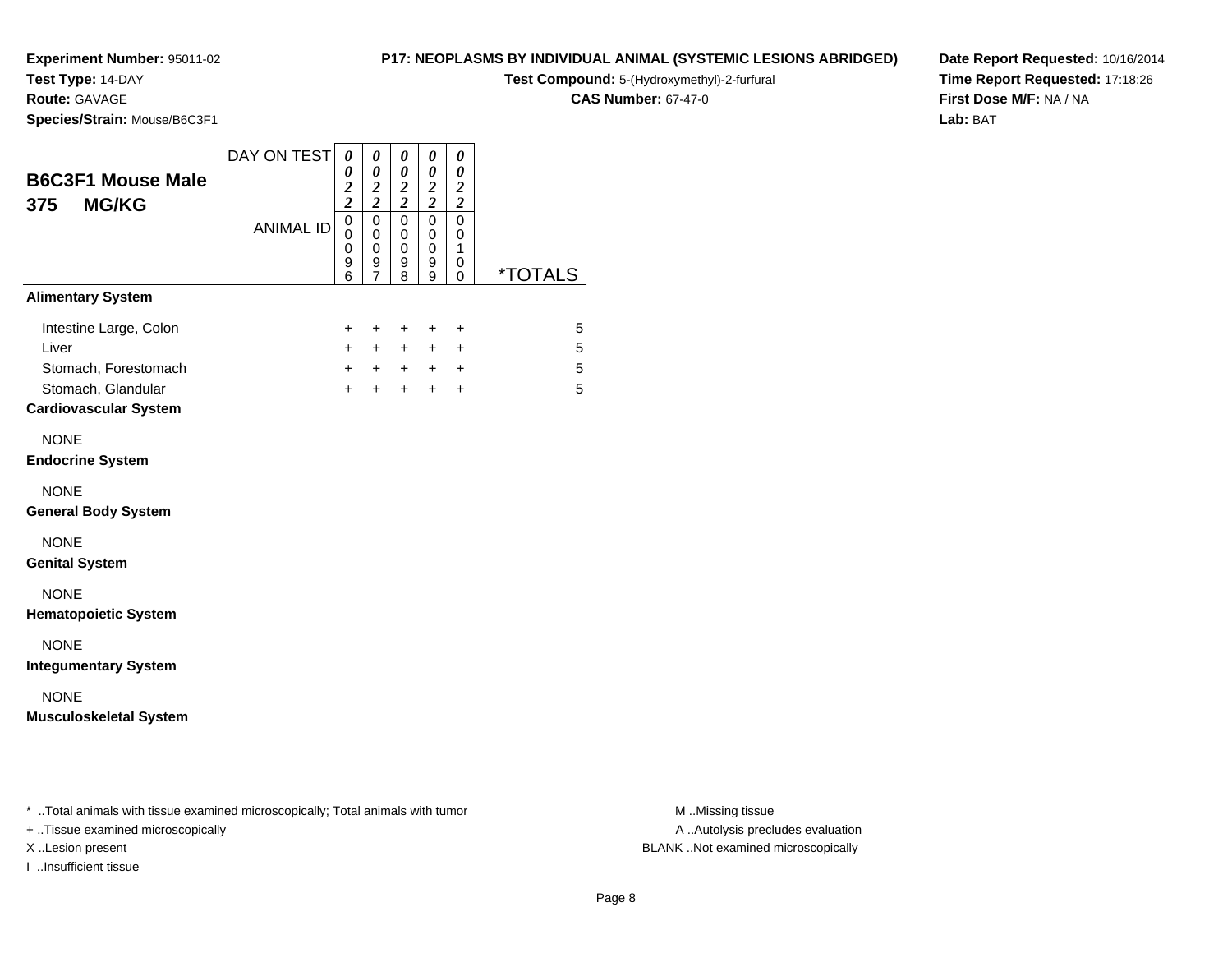**Test Type:** 14-DAY

**Route:** GAVAGE

**Species/Strain:** Mouse/B6C3F1

#### DAY ON TEST *0 0***B6C3F1 Mouse Male***0 00 00 00 0*

| PUUJI I MUUJE MAIE  |           | ി<br>∠ | ኅ<br>∠ | 7<br>∠ | ኃ<br>◢ | 2      |                    |
|---------------------|-----------|--------|--------|--------|--------|--------|--------------------|
| 375<br><b>MG/KG</b> |           | ◠<br>◢ | ኅ<br>车 | ി<br>∠ | ◠<br>∠ | ി<br>◢ |                    |
|                     | ANIMAL ID | 0      | 0      | 0      | 0      | 0      |                    |
|                     |           | 0      | 0      | 0      | 0      | 0      |                    |
|                     |           | 0      | 0      | 0      | 0      | ◢      |                    |
|                     |           | 9      | 9      | 9      | 9      | 0      |                    |
|                     |           | 6      |        | 8      | 9      | 0      | *T∩T<br><b>ALS</b> |
| <b>NONE</b>         |           |        |        |        |        |        |                    |

**Nervous System**

NONE

 $\overline{\phantom{0}}$ 

**Respiratory System**

NONE

**Special Senses System**

NONE

**Urinary System**

### NONE

### **SYSTEMIC LESIONS**

Multiple Organn  $+$ 

<sup>+</sup> <sup>+</sup> <sup>+</sup> <sup>+</sup> <sup>5</sup>

\* ..Total animals with tissue examined microscopically; Total animals with tumor **M** ..Missing tissue M ..Missing tissue

+ ..Tissue examined microscopically

I ..Insufficient tissue

A .. Autolysis precludes evaluation X ..Lesion present BLANK ..Not examined microscopically

**P17: NEOPLASMS BY INDIVIDUAL ANIMAL (SYSTEMIC LESIONS ABRIDGED)Test Compound:** 5-(Hydroxymethyl)-2-furfural

**CAS Number:** 67-47-0

**Date Report Requested:** 10/16/2014**Time Report Requested:** 17:18:26**First Dose M/F:** NA / NA**Lab:** BAT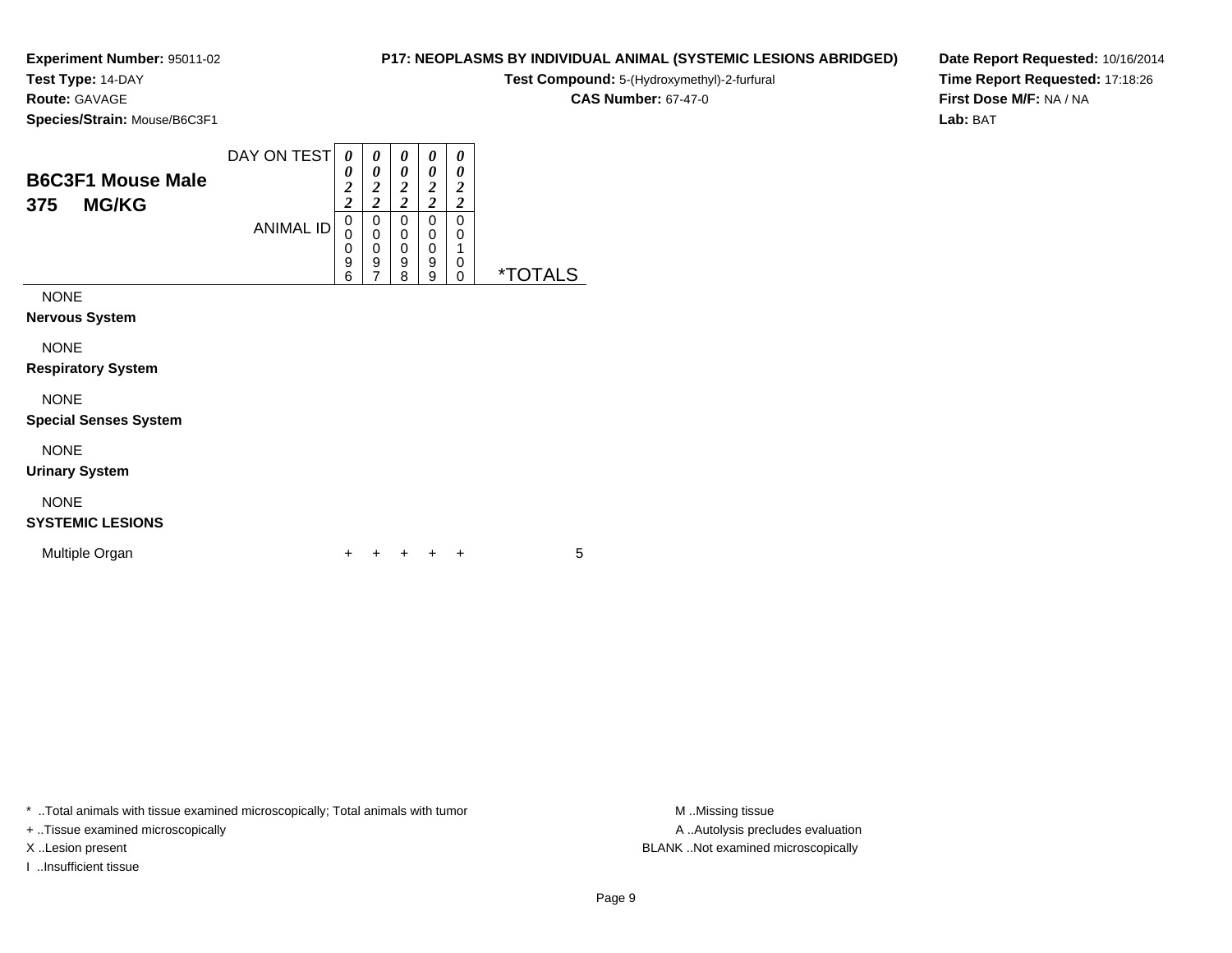### **Test Type:** 14-DAY

**Route:** GAVAGE

**Species/Strain:** Mouse/B6C3F1

#### **P17: NEOPLASMS BY INDIVIDUAL ANIMAL (SYSTEMIC LESIONS ABRIDGED)**

**Test Compound:** 5-(Hydroxymethyl)-2-furfural

**CAS Number:** 67-47-0

**Date Report Requested:** 10/16/2014**Time Report Requested:** 17:18:27**First Dose M/F:** NA / NA**Lab:** BAT

| <b>B6C3F1 Mouse Male</b><br><b>MG/KG</b><br>750                                                               | DAY ON TEST      | 0<br>0<br>$\frac{2}{2}$                      | 0<br>$\pmb{\theta}$<br>$\boldsymbol{2}$<br>$\overline{\mathbf{c}}$ | 0<br>$\pmb{\theta}$<br>$\boldsymbol{2}$<br>$\overline{\mathbf{c}}$ | 0<br>$\boldsymbol{\theta}$<br>$\boldsymbol{2}$<br>$\overline{c}$ | 0<br>$\boldsymbol{\theta}$<br>$\boldsymbol{2}$<br>$\boldsymbol{2}$ |                       |
|---------------------------------------------------------------------------------------------------------------|------------------|----------------------------------------------|--------------------------------------------------------------------|--------------------------------------------------------------------|------------------------------------------------------------------|--------------------------------------------------------------------|-----------------------|
|                                                                                                               | <b>ANIMAL ID</b> | $\overline{0}$<br>$\mathbf 0$<br>1<br>0<br>1 | $\mathbf 0$<br>$\mathbf 0$<br>$\mathbf{1}$<br>0<br>$\overline{2}$  | $\mathbf 0$<br>$\pmb{0}$<br>$\mathbf{1}$<br>$\pmb{0}$<br>3         | $\mathbf 0$<br>0<br>$\mathbf{1}$<br>0<br>$\overline{4}$          | $\mathbf 0$<br>0<br>$\mathbf{1}$<br>0<br>5                         | <i><b>*TOTALS</b></i> |
| <b>Alimentary System</b>                                                                                      |                  |                                              |                                                                    |                                                                    |                                                                  |                                                                    |                       |
| Intestine Large, Colon<br>Liver<br>Stomach, Forestomach<br>Stomach, Glandular<br><b>Cardiovascular System</b> |                  | +<br>$+$<br>$+$<br>$+$                       | $\ddot{}$<br>$+$<br>$+$                                            | $\ddot{}$<br>$+$<br>$+$ $+$<br>$+$                                 | $\ddot{}$<br>$+$<br>$+$ $+$<br>$+$                               | $\ddot{}$<br>$\ddot{}$<br>$\ddot{}$                                | 5<br>5<br>5<br>5      |
| <b>NONE</b><br><b>Endocrine System</b>                                                                        |                  |                                              |                                                                    |                                                                    |                                                                  |                                                                    |                       |
| <b>NONE</b><br><b>General Body System</b>                                                                     |                  |                                              |                                                                    |                                                                    |                                                                  |                                                                    |                       |
| <b>NONE</b><br><b>Genital System</b>                                                                          |                  |                                              |                                                                    |                                                                    |                                                                  |                                                                    |                       |
| <b>NONE</b><br><b>Hematopoietic System</b>                                                                    |                  |                                              |                                                                    |                                                                    |                                                                  |                                                                    |                       |
| <b>NONE</b><br><b>Integumentary System</b>                                                                    |                  |                                              |                                                                    |                                                                    |                                                                  |                                                                    |                       |
| <b>NONE</b><br><b>Musculoskeletal System</b>                                                                  |                  |                                              |                                                                    |                                                                    |                                                                  |                                                                    |                       |
|                                                                                                               |                  |                                              |                                                                    |                                                                    |                                                                  |                                                                    |                       |

\* ..Total animals with tissue examined microscopically; Total animals with tumor **M** . Missing tissue M ..Missing tissue

+ ..Tissue examined microscopically

I ..Insufficient tissue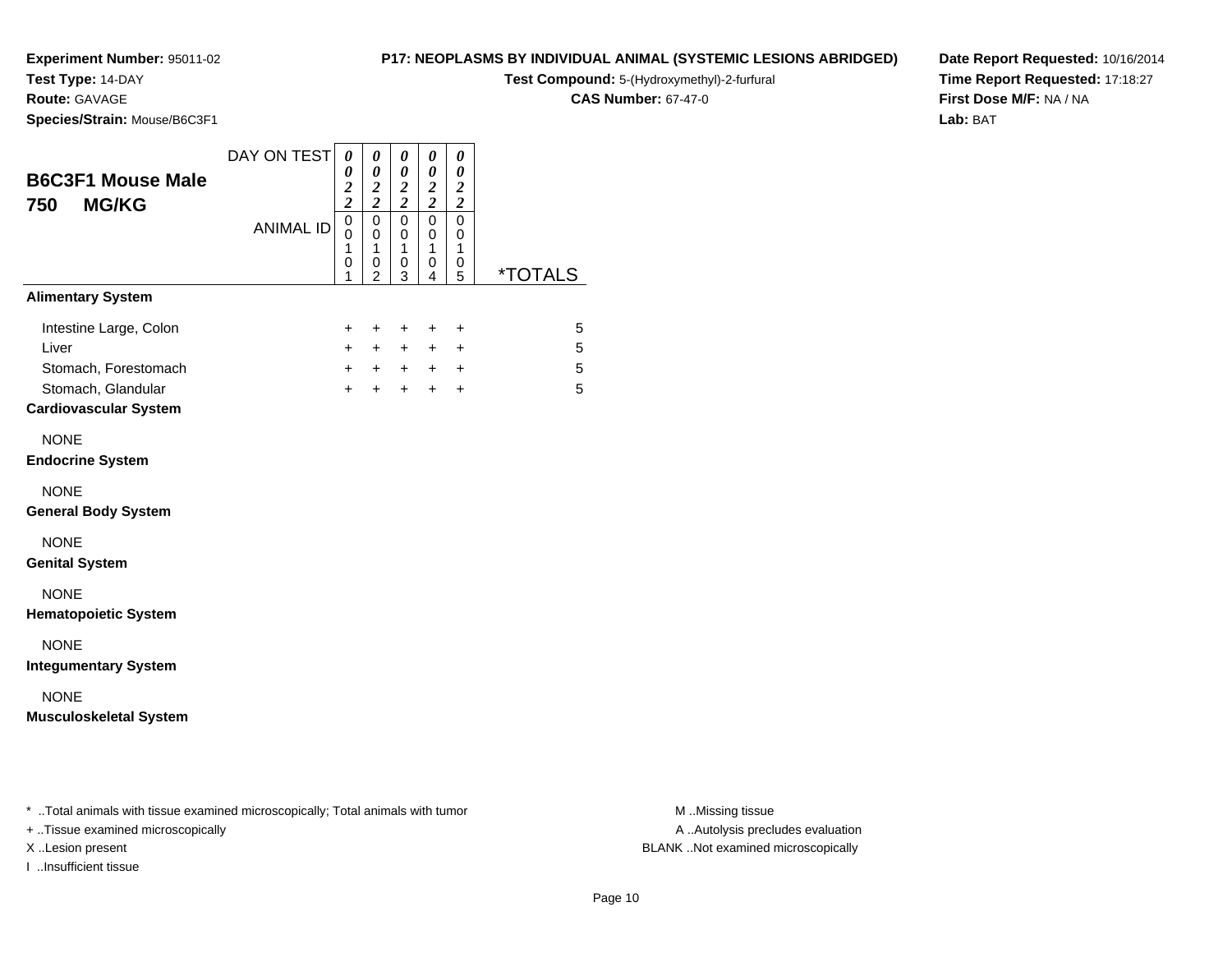**Test Type:** 14-DAY

**Route:** GAVAGE

**Species/Strain:** Mouse/B6C3F1

### **P17: NEOPLASMS BY INDIVIDUAL ANIMAL (SYSTEMIC LESIONS ABRIDGED)**

**Test Compound:** 5-(Hydroxymethyl)-2-furfural

**CAS Number:** 67-47-0

**Date Report Requested:** 10/16/2014**Time Report Requested:** 17:18:27**First Dose M/F:** NA / NA**Lab:** BAT

| <b>B6C3F1 Mouse Male</b><br><b>MG/KG</b><br>750                                  | DAY ON TEST<br><b>ANIMAL ID</b> | $\theta$<br>0<br>2<br>$\boldsymbol{2}$<br>0<br>0<br>1<br>0 | 0<br>0<br>2<br>2<br>0<br>$\mathbf 0$<br>◢<br>0<br>っ | 0<br>0<br>$\overline{\mathbf{c}}$<br>2<br>0<br>0<br>4<br>0<br>3 | 0<br>0<br>2<br>$\overline{2}$<br>0<br>$\mathbf 0$<br>1<br>$\mathbf 0$<br>4 | 0<br>0<br>$\overline{2}$<br>2<br>0<br>0<br>0<br>5 | <i><b>*TOTALS</b></i> |
|----------------------------------------------------------------------------------|---------------------------------|------------------------------------------------------------|-----------------------------------------------------|-----------------------------------------------------------------|----------------------------------------------------------------------------|---------------------------------------------------|-----------------------|
| <b>NONE</b><br><b>Nervous System</b><br><b>NONE</b><br><b>Respiratory System</b> |                                 |                                                            |                                                     |                                                                 |                                                                            |                                                   |                       |

NONE

**Special Senses System**

NONE

**Urinary System**

### NONE

### **SYSTEMIC LESIONS**

Multiple Organn  $+$ 

<sup>+</sup> <sup>+</sup> <sup>+</sup> <sup>+</sup> <sup>5</sup>

\* ..Total animals with tissue examined microscopically; Total animals with tumor **M** ...Missing tissue M ...Missing tissue

+ ..Tissue examined microscopically

I ..Insufficient tissue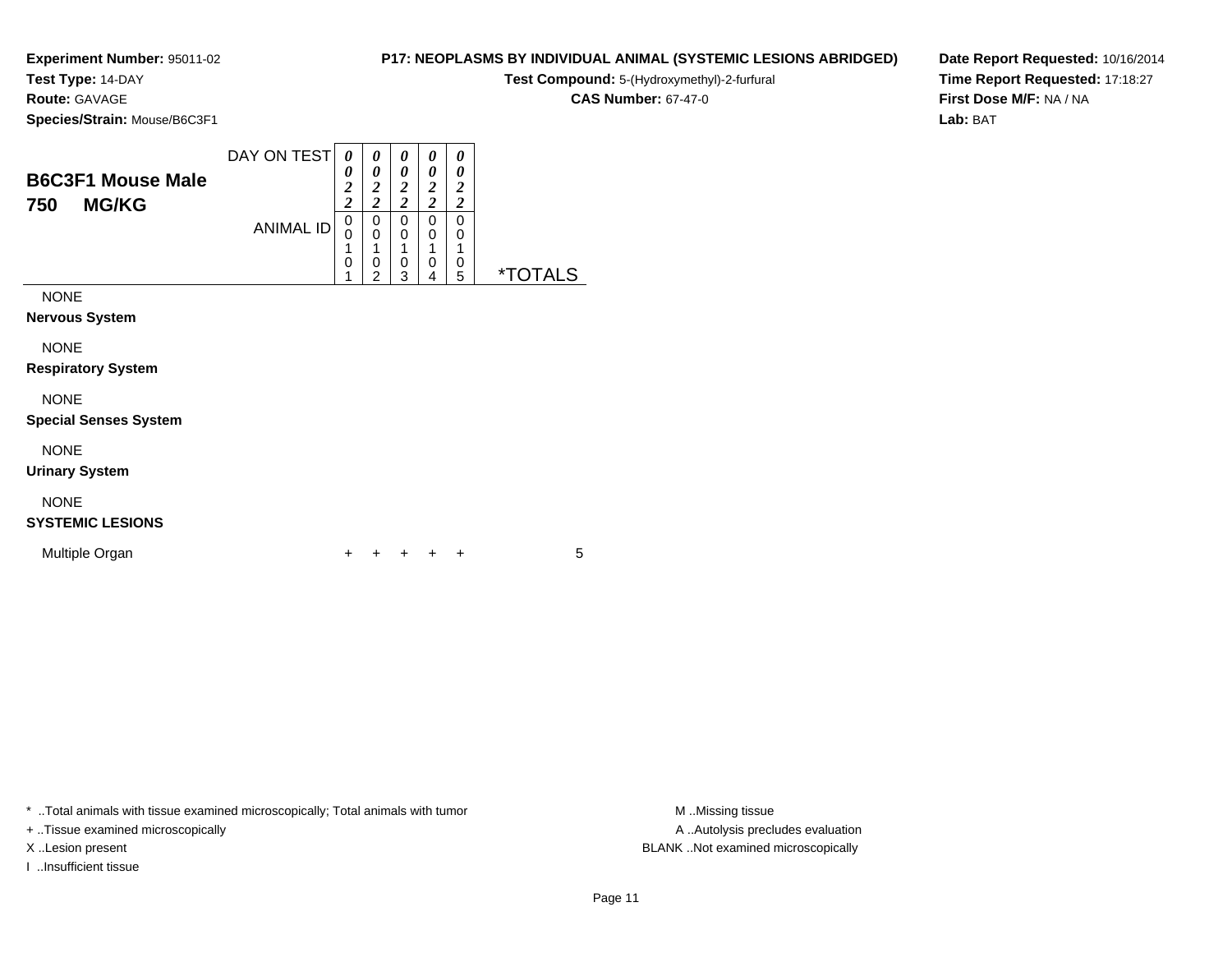### **Test Type:** 14-DAY

**Route:** GAVAGE

**Species/Strain:** Mouse/B6C3F1

### **P17: NEOPLASMS BY INDIVIDUAL ANIMAL (SYSTEMIC LESIONS ABRIDGED)**

**Test Compound:** 5-(Hydroxymethyl)-2-furfural

**CAS Number:** 67-47-0

**Date Report Requested:** 10/16/2014**Time Report Requested:** 17:18:27**First Dose M/F:** NA / NA**Lab:** BAT

| <b>B6C3F1 Mouse Male</b><br><b>MG/KG</b><br>1500                                                              | DAY ON TEST      | 0<br>0<br>0<br>$\overline{\mathbf{c}}$ | 0<br>$\boldsymbol{\theta}$<br>$\boldsymbol{2}$<br>$\overline{2}$ | $\boldsymbol{\theta}$<br>$\boldsymbol{\theta}$<br>$\boldsymbol{2}$<br>$\overline{2}$ | $\pmb{\theta}$<br>0<br>0<br>5 | 0<br>$\boldsymbol{\theta}$<br>$\boldsymbol{\theta}$<br>9 |                  |
|---------------------------------------------------------------------------------------------------------------|------------------|----------------------------------------|------------------------------------------------------------------|--------------------------------------------------------------------------------------|-------------------------------|----------------------------------------------------------|------------------|
|                                                                                                               | <b>ANIMAL ID</b> | 0<br>$\Omega$<br>1<br>0<br>6           | $\mathbf 0$<br>$\mathbf 0$<br>1<br>0<br>7                        | $\mathbf 0$<br>$\mathbf 0$<br>1<br>0<br>9                                            | 0<br>0<br>1<br>1<br>0         | $\mathbf 0$<br>0<br>1<br>0<br>8                          | *TOTALS          |
| <b>Alimentary System</b>                                                                                      |                  |                                        |                                                                  |                                                                                      |                               |                                                          |                  |
| Intestine Large, Colon<br>Liver<br>Stomach, Forestomach<br>Stomach, Glandular<br><b>Cardiovascular System</b> |                  | +<br>$+$<br>$+$<br>$+$                 | $\ddot{}$<br>$+$<br>$\ddot{}$                                    | $\ddot{}$<br>$+$<br>$+$ $+$<br>$+$                                                   | $\ddot{}$<br>$+$<br>$+$       | $\ddot{}$<br>$\ddot{}$<br>$+$ $+$<br>$\ddot{}$           | 5<br>5<br>5<br>5 |
| <b>NONE</b><br><b>Endocrine System</b>                                                                        |                  |                                        |                                                                  |                                                                                      |                               |                                                          |                  |
| <b>NONE</b><br><b>General Body System</b>                                                                     |                  |                                        |                                                                  |                                                                                      |                               |                                                          |                  |
| <b>NONE</b><br><b>Genital System</b>                                                                          |                  |                                        |                                                                  |                                                                                      |                               |                                                          |                  |
| <b>NONE</b><br><b>Hematopoietic System</b>                                                                    |                  |                                        |                                                                  |                                                                                      |                               |                                                          |                  |
| <b>NONE</b><br><b>Integumentary System</b>                                                                    |                  |                                        |                                                                  |                                                                                      |                               |                                                          |                  |
| <b>NONE</b><br><b>Musculoskeletal System</b>                                                                  |                  |                                        |                                                                  |                                                                                      |                               |                                                          |                  |
|                                                                                                               |                  |                                        |                                                                  |                                                                                      |                               |                                                          |                  |

\* ..Total animals with tissue examined microscopically; Total animals with tumor **M** . Missing tissue M ..Missing tissue

+ ..Tissue examined microscopically

I ..Insufficient tissue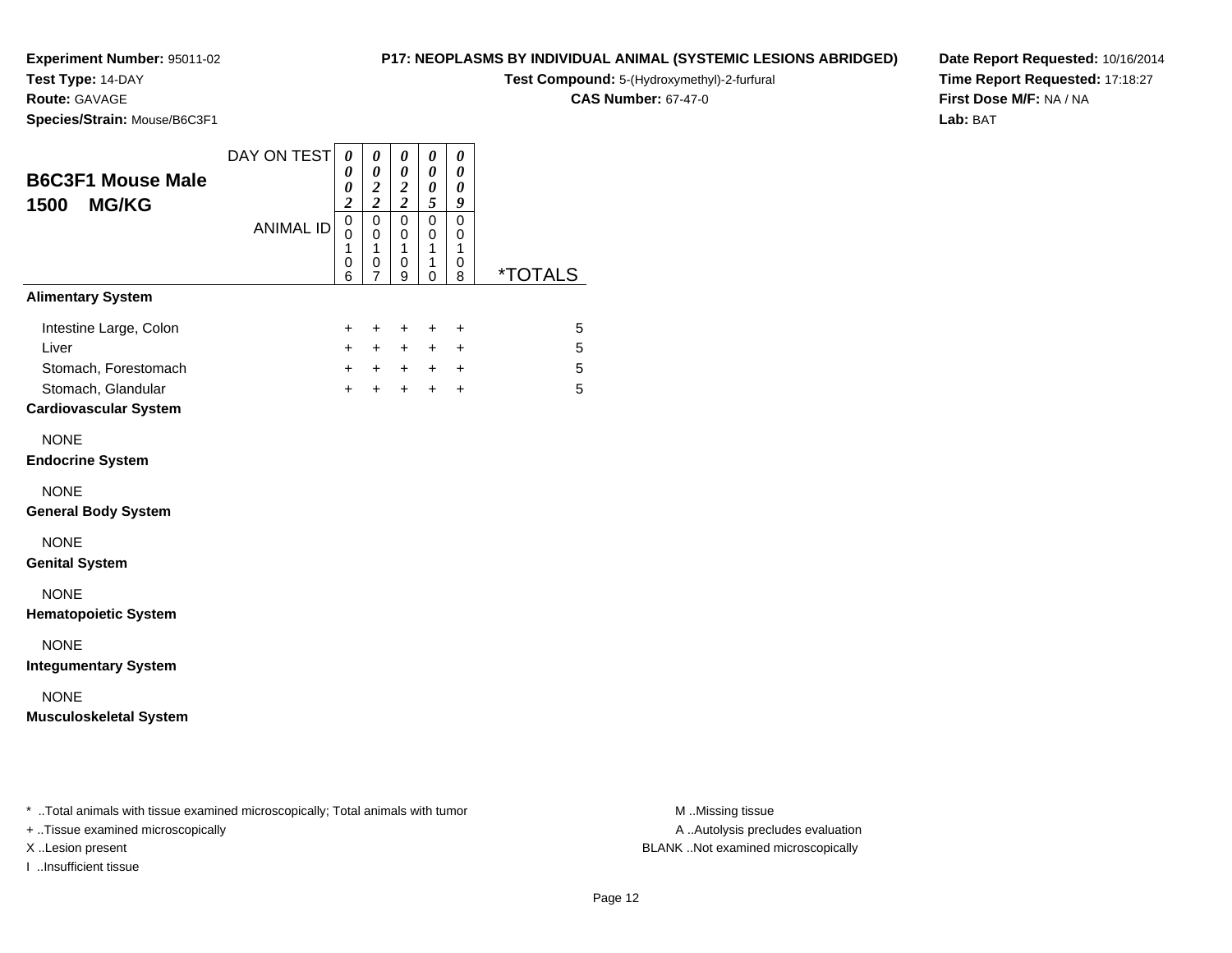**Test Type:** 14-DAY

**Route:** GAVAGE

**Species/Strain:** Mouse/B6C3F1

### **Test Compound:** 5-(Hydroxymethyl)-2-furfural **CAS Number:** 67-47-0

**P17: NEOPLASMS BY INDIVIDUAL ANIMAL (SYSTEMIC LESIONS ABRIDGED)**

**Date Report Requested:** 10/16/2014**Time Report Requested:** 17:18:27**First Dose M/F:** NA / NA**Lab:** BAT

| <b>B6C3F1 Mouse Male</b><br><b>MG/KG</b><br>1500 | DAY ON TEST<br><b>ANIMAL ID</b> | 0<br>0<br>0<br>$\overline{\mathbf{c}}$<br>$\mathbf 0$<br>$\Omega$<br>1<br>0<br>6 | $\boldsymbol{\theta}$<br>0<br>2<br>$\overline{\mathbf{c}}$<br>0<br>$\mathbf 0$<br>1<br>$\mathbf 0$<br>7 | $\boldsymbol{\theta}$<br>$\boldsymbol{\theta}$<br>$\overline{\mathbf{c}}$<br>$\overline{\mathbf{c}}$<br>$\pmb{0}$<br>$\mathbf 0$<br>1<br>$\mathbf 0$<br>9 | $\boldsymbol{\theta}$<br>$\boldsymbol{\theta}$<br>0<br>5<br>0<br>$\mathbf 0$<br>1<br>1<br>0 | 0<br>0<br>0<br>9<br>0<br>0<br>1<br>0<br>8 | <i><b>*TOTALS</b></i>        |
|--------------------------------------------------|---------------------------------|----------------------------------------------------------------------------------|---------------------------------------------------------------------------------------------------------|-----------------------------------------------------------------------------------------------------------------------------------------------------------|---------------------------------------------------------------------------------------------|-------------------------------------------|------------------------------|
| <b>NONE</b><br><b>Nervous System</b>             |                                 |                                                                                  |                                                                                                         |                                                                                                                                                           |                                                                                             |                                           |                              |
| <b>NONE</b><br><b>Respiratory System</b>         |                                 |                                                                                  |                                                                                                         |                                                                                                                                                           |                                                                                             |                                           |                              |
| <b>NONE</b><br><b>Special Senses System</b>      |                                 |                                                                                  |                                                                                                         |                                                                                                                                                           |                                                                                             |                                           |                              |
| <b>NONE</b><br><b>Urinary System</b>             |                                 |                                                                                  |                                                                                                         |                                                                                                                                                           |                                                                                             |                                           |                              |
| <b>NONE</b><br><b>SYSTEMIC LESIONS</b>           |                                 |                                                                                  |                                                                                                         |                                                                                                                                                           |                                                                                             |                                           |                              |
| Multiple Organ                                   |                                 | $\ddot{}$                                                                        | +                                                                                                       | $\pm$                                                                                                                                                     | $+$                                                                                         | $+$                                       | 5<br>*** END OF MALE DATA*** |

\* ..Total animals with tissue examined microscopically; Total animals with tumor

+ ..Tissue examined microscopically

I ..Insufficient tissue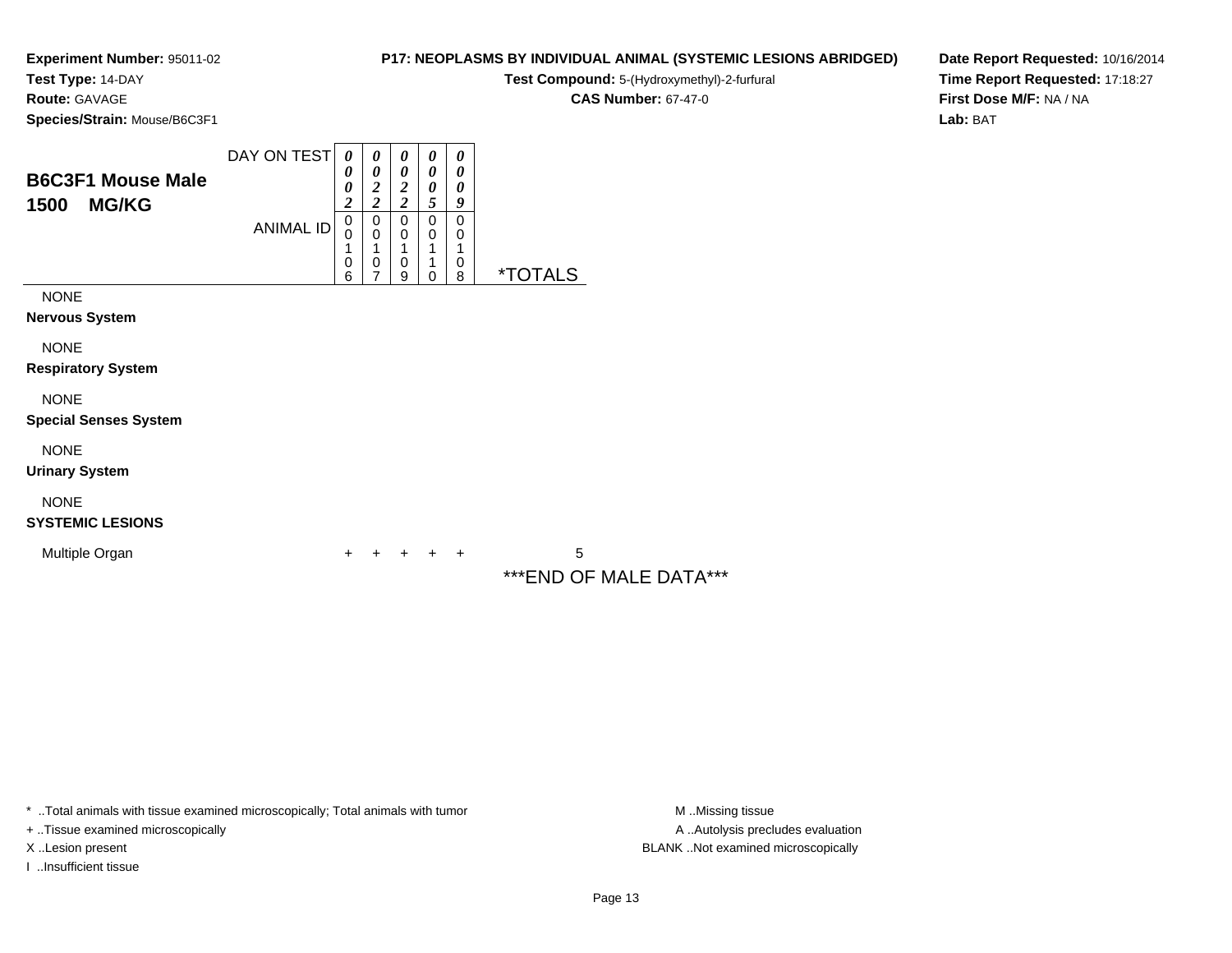**Test Type:** 14-DAY

**Route:** GAVAGE

**Species/Strain:** Mouse/B6C3F1

#### **P17: NEOPLASMS BY INDIVIDUAL ANIMAL (SYSTEMIC LESIONS ABRIDGED)**

**Test Compound:** 5-(Hydroxymethyl)-2-furfural

**CAS Number:** 67-47-0

**Date Report Requested:** 10/16/2014**Time Report Requested:** 17:18:27**First Dose M/F:** NA / NA**Lab:** BAT

|                                                                               | DAY ON TEST      | 0                                       | 0                                            | 0                               | 0                                       | 0                                                |                       |
|-------------------------------------------------------------------------------|------------------|-----------------------------------------|----------------------------------------------|---------------------------------|-----------------------------------------|--------------------------------------------------|-----------------------|
| <b>B6C3F1 Mouse Female</b><br>0 MG/KG                                         |                  | 0<br>$\boldsymbol{2}$<br>$\overline{2}$ | 0<br>$\boldsymbol{2}$<br>$\overline{2}$      | 0<br>$\frac{2}{2}$              | 0<br>$\boldsymbol{2}$<br>$\overline{2}$ | 0<br>$\boldsymbol{2}$<br>$\overline{\mathbf{c}}$ |                       |
|                                                                               | <b>ANIMAL ID</b> | 0<br>0<br>1<br>1<br>1                   | $\mathbf 0$<br>0<br>1<br>1<br>$\overline{2}$ | $\mathbf 0$<br>0<br>1<br>1<br>3 | 0<br>0<br>1<br>1<br>4                   | 0<br>0<br>1<br>1<br>5                            | <i><b>*TOTALS</b></i> |
| <b>Alimentary System</b>                                                      |                  |                                         |                                              |                                 |                                         |                                                  |                       |
| Intestine Large, Colon<br>Liver<br>Stomach, Forestomach<br>Stomach, Glandular |                  | $\ddot{}$<br>$+$<br>$+$<br>$+$          | $\pm$<br>$+$<br>$+$<br>$\ddot{}$             | $\pm$<br>$+$<br>$+$<br>$+$      | $\ddot{}$<br>$+$<br>$+$<br>$\ddot{}$    | +<br>+<br>$\ddot{}$<br>$\ddot{}$                 | 5<br>5<br>5<br>5      |
| <b>Cardiovascular System</b>                                                  |                  |                                         |                                              |                                 |                                         |                                                  |                       |
| <b>NONE</b><br><b>Endocrine System</b>                                        |                  |                                         |                                              |                                 |                                         |                                                  |                       |
| <b>NONE</b><br><b>General Body System</b>                                     |                  |                                         |                                              |                                 |                                         |                                                  |                       |
| <b>NONE</b><br><b>Genital System</b>                                          |                  |                                         |                                              |                                 |                                         |                                                  |                       |
| <b>NONE</b><br><b>Hematopoietic System</b>                                    |                  |                                         |                                              |                                 |                                         |                                                  |                       |
| <b>NONE</b><br><b>Integumentary System</b>                                    |                  |                                         |                                              |                                 |                                         |                                                  |                       |
| <b>NONE</b><br><b>Musculoskeletal System</b>                                  |                  |                                         |                                              |                                 |                                         |                                                  |                       |
|                                                                               |                  |                                         |                                              |                                 |                                         |                                                  |                       |
|                                                                               |                  |                                         |                                              |                                 |                                         |                                                  |                       |

\* ..Total animals with tissue examined microscopically; Total animals with tumor **M** . Missing tissue M ..Missing tissue

+ ..Tissue examined microscopically

I ..Insufficient tissue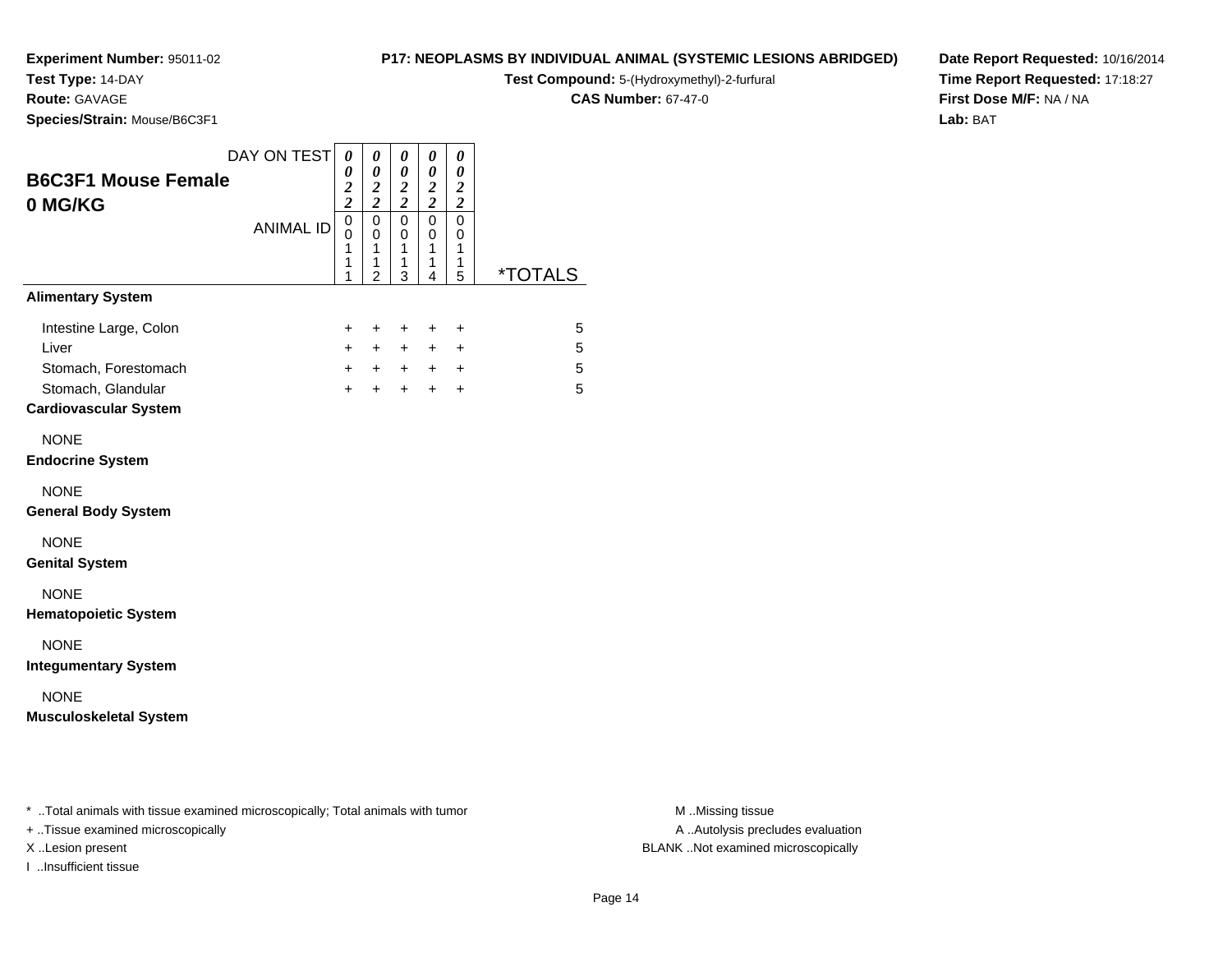**Test Type:** 14-DAY

**Route:** GAVAGE

**Species/Strain:** Mouse/B6C3F1

### **P17: NEOPLASMS BY INDIVIDUAL ANIMAL (SYSTEMIC LESIONS ABRIDGED)**

**Test Compound:** 5-(Hydroxymethyl)-2-furfural

**CAS Number:** 67-47-0

**Date Report Requested:** 10/16/2014**Time Report Requested:** 17:18:27**First Dose M/F:** NA / NA**Lab:** BAT

| <b>B6C3F1 Mouse Female</b><br>0 MG/KG       | DAY ON TEST<br><b>ANIMAL ID</b> | 0<br>0<br>$\overline{\mathbf{c}}$<br>$\overline{c}$<br>0<br>0<br>1<br>1<br>1 | 0<br>0<br>$\boldsymbol{2}$<br>$\overline{2}$<br>0<br>0<br>1<br>2 | 0<br>0<br>$\boldsymbol{2}$<br>$\overline{2}$<br>0<br>0<br>1<br>1<br>3 | 0<br>0<br>$\boldsymbol{2}$<br>$\overline{2}$<br>0<br>0<br>1<br>1<br>4 | 0<br>0<br>$\boldsymbol{2}$<br>$\boldsymbol{2}$<br>0<br>0<br>1<br>1<br>5 | <i><b>*TOTALS</b></i> |
|---------------------------------------------|---------------------------------|------------------------------------------------------------------------------|------------------------------------------------------------------|-----------------------------------------------------------------------|-----------------------------------------------------------------------|-------------------------------------------------------------------------|-----------------------|
| <b>NONE</b><br>Nervous System               |                                 |                                                                              |                                                                  |                                                                       |                                                                       |                                                                         |                       |
| <b>NONE</b><br><b>Respiratory System</b>    |                                 |                                                                              |                                                                  |                                                                       |                                                                       |                                                                         |                       |
| <b>NONE</b><br><b>Special Senses System</b> |                                 |                                                                              |                                                                  |                                                                       |                                                                       |                                                                         |                       |
| <b>NONE</b><br><b>Urinary System</b>        |                                 |                                                                              |                                                                  |                                                                       |                                                                       |                                                                         |                       |
| <b>NONE</b>                                 |                                 |                                                                              |                                                                  |                                                                       |                                                                       |                                                                         |                       |

### **SYSTEMIC LESIONS**

Multiple Organn  $+$ 

<sup>+</sup> <sup>+</sup> <sup>+</sup> <sup>+</sup> <sup>5</sup>

\* ..Total animals with tissue examined microscopically; Total animals with tumor **M** . Missing tissue M ..Missing tissue

+ ..Tissue examined microscopically

I ..Insufficient tissue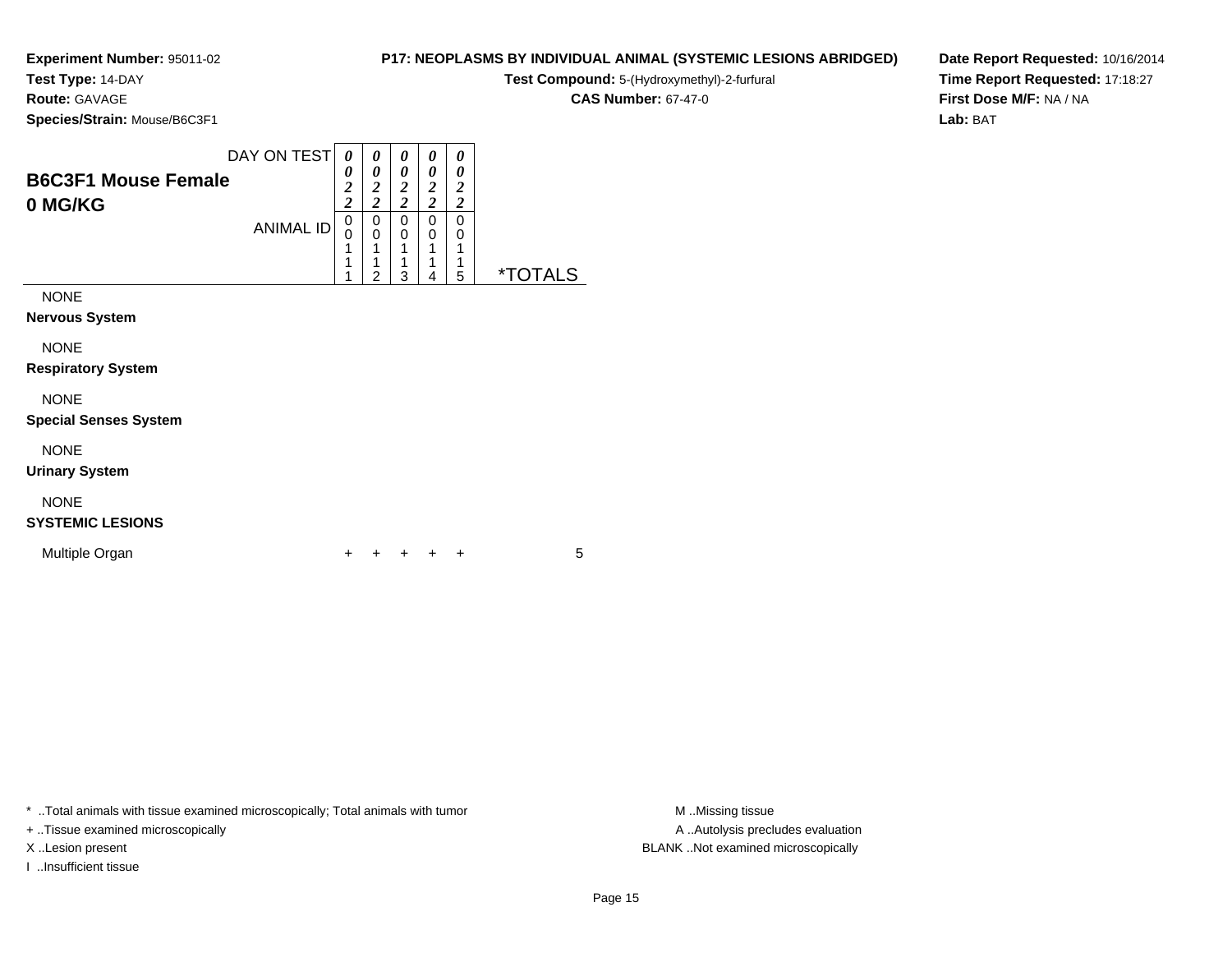**Test Type:** 14-DAY

**Route:** GAVAGE

**Species/Strain:** Mouse/B6C3F1

#### **P17: NEOPLASMS BY INDIVIDUAL ANIMAL (SYSTEMIC LESIONS ABRIDGED)**

**Test Compound:** 5-(Hydroxymethyl)-2-furfural

**CAS Number:** 67-47-0

**Date Report Requested:** 10/16/2014**Time Report Requested:** 17:18:27**First Dose M/F:** NA / NA**Lab:** BAT

| <b>B6C3F1 Mouse Female</b><br>94 MG/KG                                                                        | DAY ON TEST      | 0<br>0<br>$\overline{\mathbf{c}}$<br>$\overline{c}$ | 0<br>$\boldsymbol{\theta}$<br>$\frac{2}{2}$ | 0<br>$\pmb{\theta}$<br>$\boldsymbol{2}$<br>$\boldsymbol{2}$ | 0<br>0<br>$\boldsymbol{2}$<br>$\overline{2}$ | 0<br>$\boldsymbol{\theta}$<br>$\boldsymbol{2}$<br>$\boldsymbol{2}$ |                       |
|---------------------------------------------------------------------------------------------------------------|------------------|-----------------------------------------------------|---------------------------------------------|-------------------------------------------------------------|----------------------------------------------|--------------------------------------------------------------------|-----------------------|
|                                                                                                               | <b>ANIMAL ID</b> | $\mathbf 0$<br>0<br>1<br>1<br>6                     | $\mathsf 0$<br>0<br>1<br>1<br>7             | $\mathbf 0$<br>0<br>$\mathbf{1}$<br>1<br>8                  | $\mathbf 0$<br>0<br>1<br>1<br>9              | $\pmb{0}$<br>0<br>1<br>2<br>$\Omega$                               | <i><b>*TOTALS</b></i> |
| <b>Alimentary System</b>                                                                                      |                  |                                                     |                                             |                                                             |                                              |                                                                    |                       |
| Intestine Large, Colon<br>Liver<br>Stomach, Forestomach<br>Stomach, Glandular<br><b>Cardiovascular System</b> |                  | +<br>$+$<br>$+$<br>$+$                              | $\ddot{}$<br>$+$<br>$+$                     | $^+$<br>$+$<br>$+$ $+$<br>$+$                               | $\ddot{}$<br>$+$<br>$+$                      | $\ddot{}$<br>$\ddot{}$<br>$+$ $+$<br>$\ddot{}$                     | 5<br>5<br>5<br>5      |
| <b>NONE</b><br><b>Endocrine System</b>                                                                        |                  |                                                     |                                             |                                                             |                                              |                                                                    |                       |
| <b>NONE</b><br><b>General Body System</b>                                                                     |                  |                                                     |                                             |                                                             |                                              |                                                                    |                       |
| <b>NONE</b><br><b>Genital System</b>                                                                          |                  |                                                     |                                             |                                                             |                                              |                                                                    |                       |
| <b>NONE</b><br><b>Hematopoietic System</b>                                                                    |                  |                                                     |                                             |                                                             |                                              |                                                                    |                       |
| <b>NONE</b><br><b>Integumentary System</b>                                                                    |                  |                                                     |                                             |                                                             |                                              |                                                                    |                       |
| <b>NONE</b><br><b>Musculoskeletal System</b>                                                                  |                  |                                                     |                                             |                                                             |                                              |                                                                    |                       |
|                                                                                                               |                  |                                                     |                                             |                                                             |                                              |                                                                    |                       |
|                                                                                                               |                  |                                                     |                                             |                                                             |                                              |                                                                    |                       |

\* ..Total animals with tissue examined microscopically; Total animals with tumor **M** . Missing tissue M ..Missing tissue

+ ..Tissue examined microscopically

I ..Insufficient tissue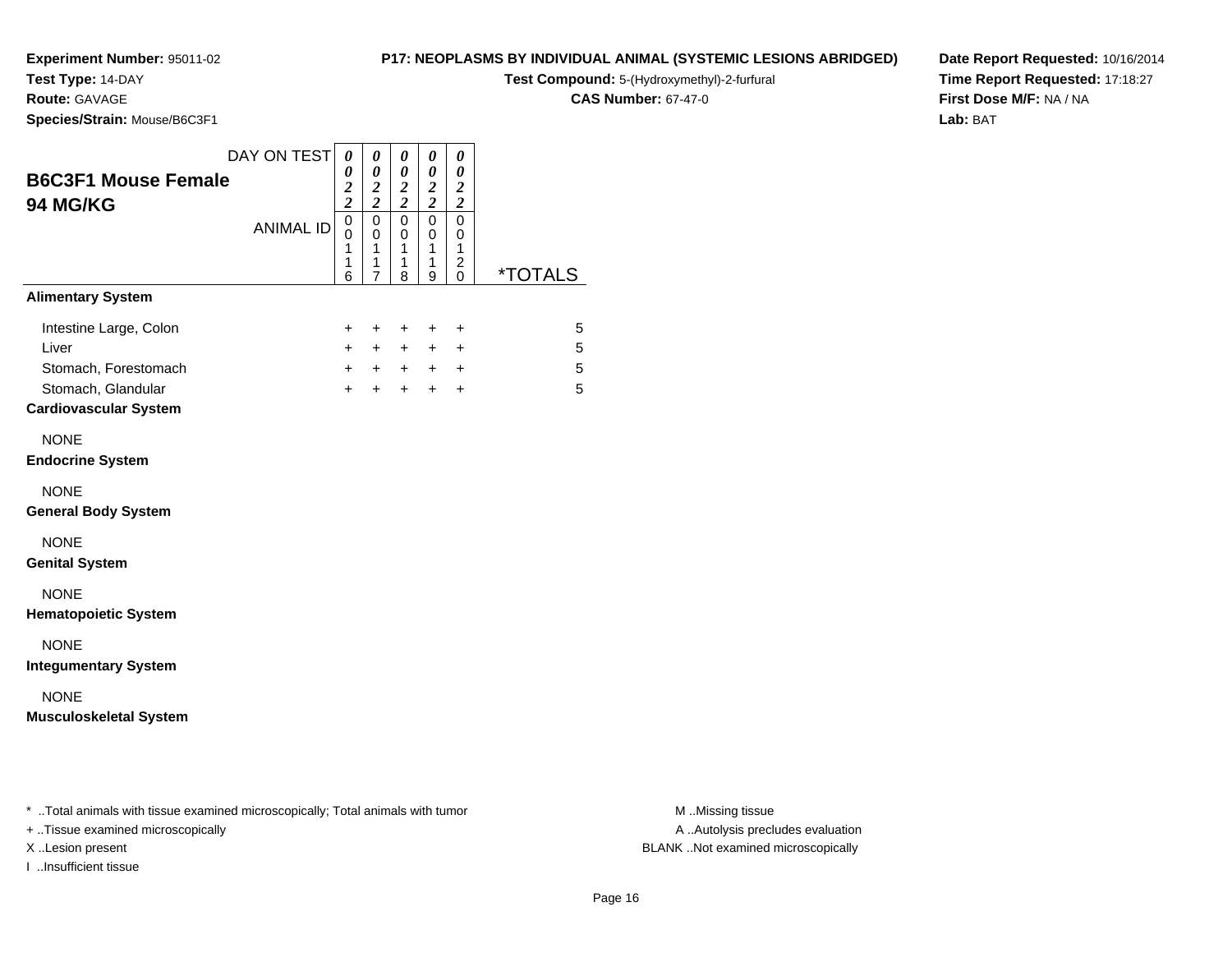**Experiment Number:** 95011-02**Test Type:** 14-DAY

## **P17: NEOPLASMS BY INDIVIDUAL ANIMAL (SYSTEMIC LESIONS ABRIDGED)**

**Test Compound:** 5-(Hydroxymethyl)-2-furfural

**CAS Number:** 67-47-0

**Date Report Requested:** 10/16/2014**Time Report Requested:** 17:18:27**First Dose M/F:** NA / NA**Lab:** BAT

**Species/Strain:** Mouse/B6C3F1

**Route:** GAVAGE

| <b>B6C3F1 Mouse Female</b><br>94 MG/KG              | DAY ON TEST<br><b>ANIMAL ID</b> | 0<br>0<br>2<br>$\overline{c}$<br>0<br>0<br>1<br>6 | 0<br>0<br>2<br>$\overline{2}$<br>0<br>$\mathbf 0$ | 0<br>0<br>$\overline{2}$<br>$\overline{2}$<br>0<br>$\mathbf 0$<br>1<br>1<br>8 | 0<br>0<br>$\overline{2}$<br>$\overline{2}$<br>0<br>0<br>4<br>1<br>9 | 0<br>0<br>2<br>2<br>0<br>0<br>1<br>2<br>0 | <i><b>*TOTALS</b></i> |
|-----------------------------------------------------|---------------------------------|---------------------------------------------------|---------------------------------------------------|-------------------------------------------------------------------------------|---------------------------------------------------------------------|-------------------------------------------|-----------------------|
| <b>NONE</b><br><b>Nervous System</b><br><b>NONE</b> |                                 |                                                   |                                                   |                                                                               |                                                                     |                                           |                       |

**Respiratory System**

#### NONE

**Special Senses System**

#### NONE

**Urinary System**

### NONE

#### **SYSTEMIC LESIONS**

Multiple Organn  $+$ 

<sup>+</sup> <sup>+</sup> <sup>+</sup> <sup>+</sup> <sup>5</sup>

\* ..Total animals with tissue examined microscopically; Total animals with tumor **M** ...Missing tissue M ...Missing tissue

+ ..Tissue examined microscopically

I ..Insufficient tissue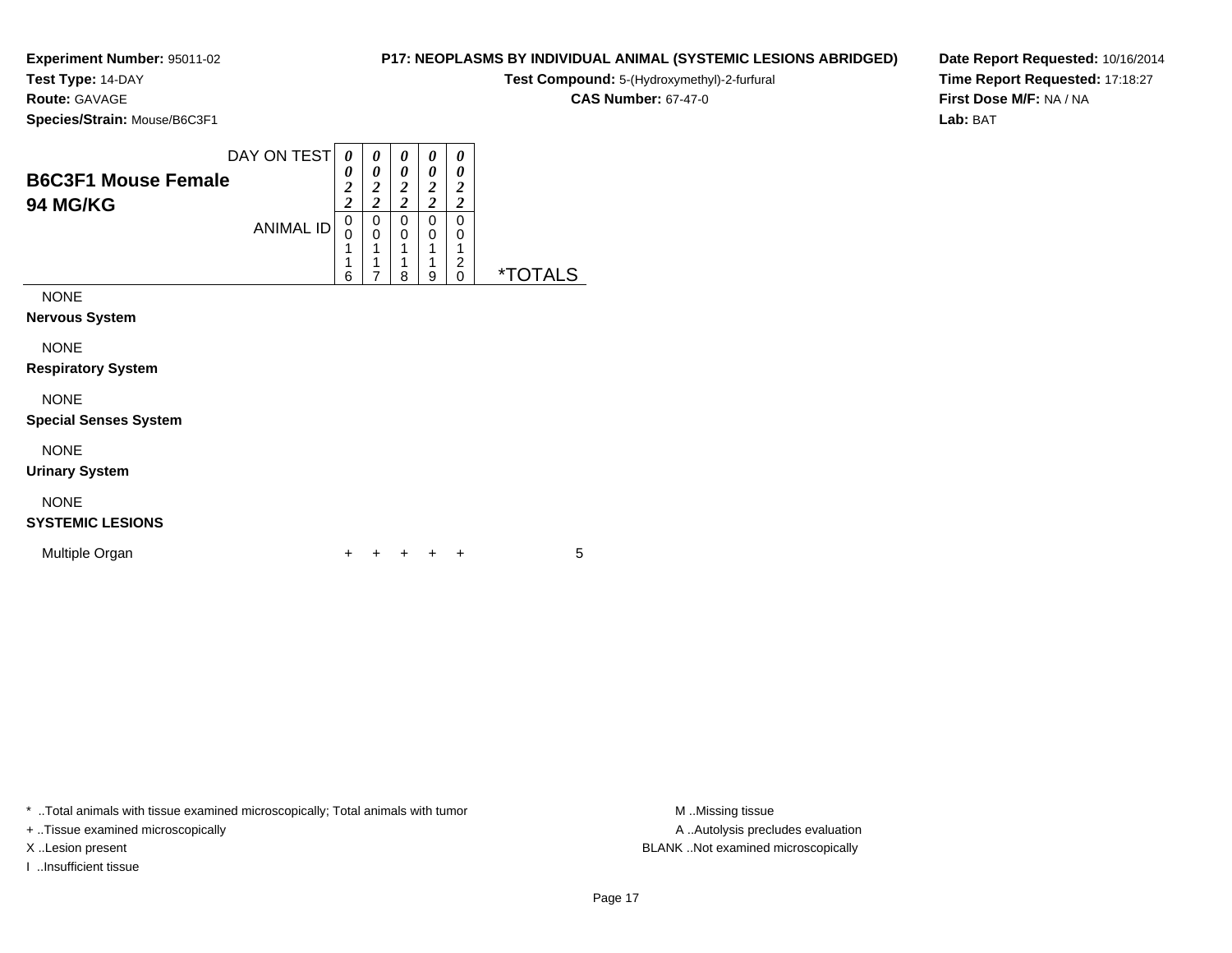# **Test Type:** 14-DAY

**Route:** GAVAGE

**Species/Strain:** Mouse/B6C3F1

#### **P17: NEOPLASMS BY INDIVIDUAL ANIMAL (SYSTEMIC LESIONS ABRIDGED)**

**Test Compound:** 5-(Hydroxymethyl)-2-furfural

**CAS Number:** 67-47-0

**Date Report Requested:** 10/16/2014**Time Report Requested:** 17:18:27**First Dose M/F:** NA / NA**Lab:** BAT

|                                                   | DAY ON TEST      | $\boldsymbol{\theta}$                                    | 0                                                | 0                                  | 0                                       | 0                                      |                       |
|---------------------------------------------------|------------------|----------------------------------------------------------|--------------------------------------------------|------------------------------------|-----------------------------------------|----------------------------------------|-----------------------|
| <b>B6C3F1 Mouse Female</b><br><b>MG/KG</b><br>188 |                  | 0<br>$\frac{2}{2}$                                       | 0<br>$\frac{2}{2}$                               | 0<br>$\frac{2}{2}$                 | $\boldsymbol{\theta}$<br>$\frac{2}{2}$  | 0<br>$\frac{2}{2}$                     |                       |
|                                                   | <b>ANIMAL ID</b> | $\overline{0}$<br>0<br>1<br>$\overline{\mathbf{c}}$<br>1 | $\mathsf 0$<br>$\mathbf 0$<br>1<br>$\frac{2}{2}$ | 0<br>0<br>1<br>$\overline{c}$<br>3 | 0<br>0<br>$\mathbf{1}$<br>$\frac{2}{4}$ | $\mathbf 0$<br>0<br>1<br>$\frac{2}{5}$ | <i><b>*TOTALS</b></i> |
| <b>Alimentary System</b>                          |                  |                                                          |                                                  |                                    |                                         |                                        |                       |
| Intestine Large, Colon<br>Liver                   |                  | $\ddot{}$<br>$+$                                         | $\ddot{}$<br>$+$                                 | $\ddot{}$<br>$+$                   | $\ddot{}$<br>$+$                        | $\ddot{}$<br>$\ddot{}$                 | 5<br>5                |
| Stomach, Forestomach<br>Stomach, Glandular        |                  | $+$<br>$+$                                               | $+$<br>$+$                                       | $+$<br>$+$                         | $+$<br>$\ddot{}$                        | $\ddot{}$<br>$\ddot{}$                 | 5<br>5                |
| <b>Cardiovascular System</b>                      |                  |                                                          |                                                  |                                    |                                         |                                        |                       |
| <b>NONE</b><br><b>Endocrine System</b>            |                  |                                                          |                                                  |                                    |                                         |                                        |                       |
| <b>NONE</b><br><b>General Body System</b>         |                  |                                                          |                                                  |                                    |                                         |                                        |                       |
| <b>NONE</b><br><b>Genital System</b>              |                  |                                                          |                                                  |                                    |                                         |                                        |                       |
| <b>NONE</b><br><b>Hematopoietic System</b>        |                  |                                                          |                                                  |                                    |                                         |                                        |                       |
| <b>NONE</b><br><b>Integumentary System</b>        |                  |                                                          |                                                  |                                    |                                         |                                        |                       |
| <b>NONE</b><br><b>Musculoskeletal System</b>      |                  |                                                          |                                                  |                                    |                                         |                                        |                       |

\* ..Total animals with tissue examined microscopically; Total animals with tumor **M** . Missing tissue M ..Missing tissue

+ ..Tissue examined microscopically

I ..Insufficient tissue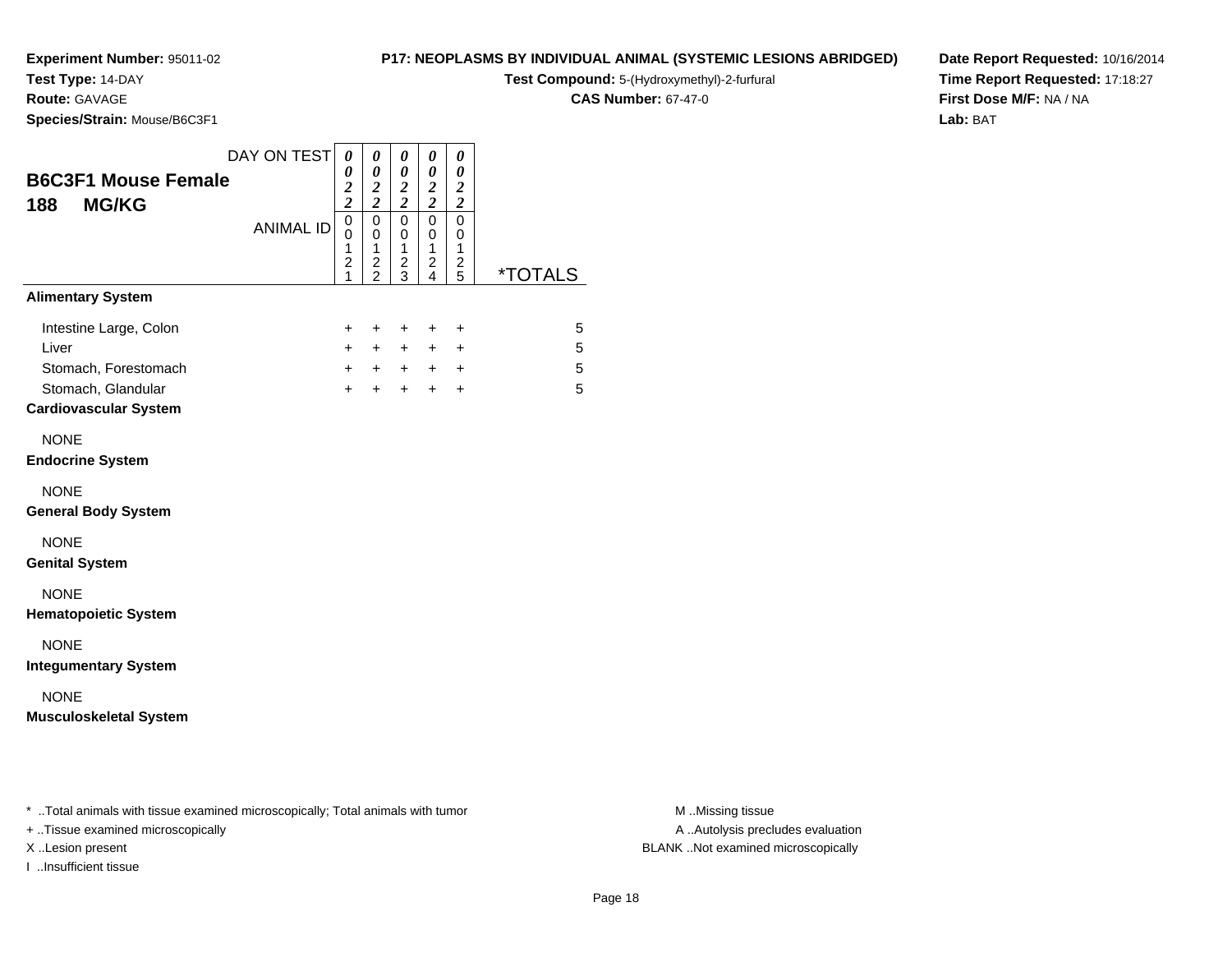**Test Type:** 14-DAY

**Route:** GAVAGE

**Species/Strain:** Mouse/B6C3F1

| <b>P17: NEOPLASMS BY INDIVIDUAL ANIMAL (SYSTEMIC LESIONS ABRIDGED)</b> |  |  |
|------------------------------------------------------------------------|--|--|
|------------------------------------------------------------------------|--|--|

**Test Compound:** 5-(Hydroxymethyl)-2-furfural

**CAS Number:** 67-47-0

**Date Report Requested:** 10/16/2014**Time Report Requested:** 17:18:27**First Dose M/F:** NA / NA**Lab:** BAT

| <b>B6C3F1 Mouse Female</b><br><b>MG/KG</b><br>188 | DAY ON TEST      | 0<br>0<br>$\overline{\mathbf{c}}$<br>$\overline{\mathbf{c}}$ | 0<br>0<br>$\boldsymbol{2}$<br>$\overline{c}$ | 0<br>0<br>$\boldsymbol{2}$<br>$\boldsymbol{2}$ | 0<br>0<br>$\boldsymbol{2}$<br>$\boldsymbol{2}$ | 0<br>0<br>2<br>2 |                       |
|---------------------------------------------------|------------------|--------------------------------------------------------------|----------------------------------------------|------------------------------------------------|------------------------------------------------|------------------|-----------------------|
|                                                   | <b>ANIMAL ID</b> | 0<br>0<br>1<br>$\overline{c}$<br>1                           | 0<br>0<br>$\frac{2}{2}$                      | 0<br>0<br>$\overline{\mathbf{c}}$<br>3         | 0<br>0<br>1<br>$\overline{c}$<br>4             | 0<br>0<br>2<br>5 | <i><b>*TOTALS</b></i> |
| <b>NONE</b><br><b>Nervous System</b>              |                  |                                                              |                                              |                                                |                                                |                  |                       |
| <b>NONE</b><br><b>Respiratory System</b>          |                  |                                                              |                                              |                                                |                                                |                  |                       |
| <b>NONE</b><br><b>Special Senses System</b>       |                  |                                                              |                                              |                                                |                                                |                  |                       |
| <b>NONE</b>                                       |                  |                                                              |                                              |                                                |                                                |                  |                       |

**Urinary System**

## NONE

### **SYSTEMIC LESIONS**

Multiple Organn  $+$ 

<sup>+</sup> <sup>+</sup> <sup>+</sup> <sup>+</sup> <sup>5</sup>

\* ..Total animals with tissue examined microscopically; Total animals with tumor **M** . Missing tissue M ..Missing tissue

+ ..Tissue examined microscopically

I ..Insufficient tissue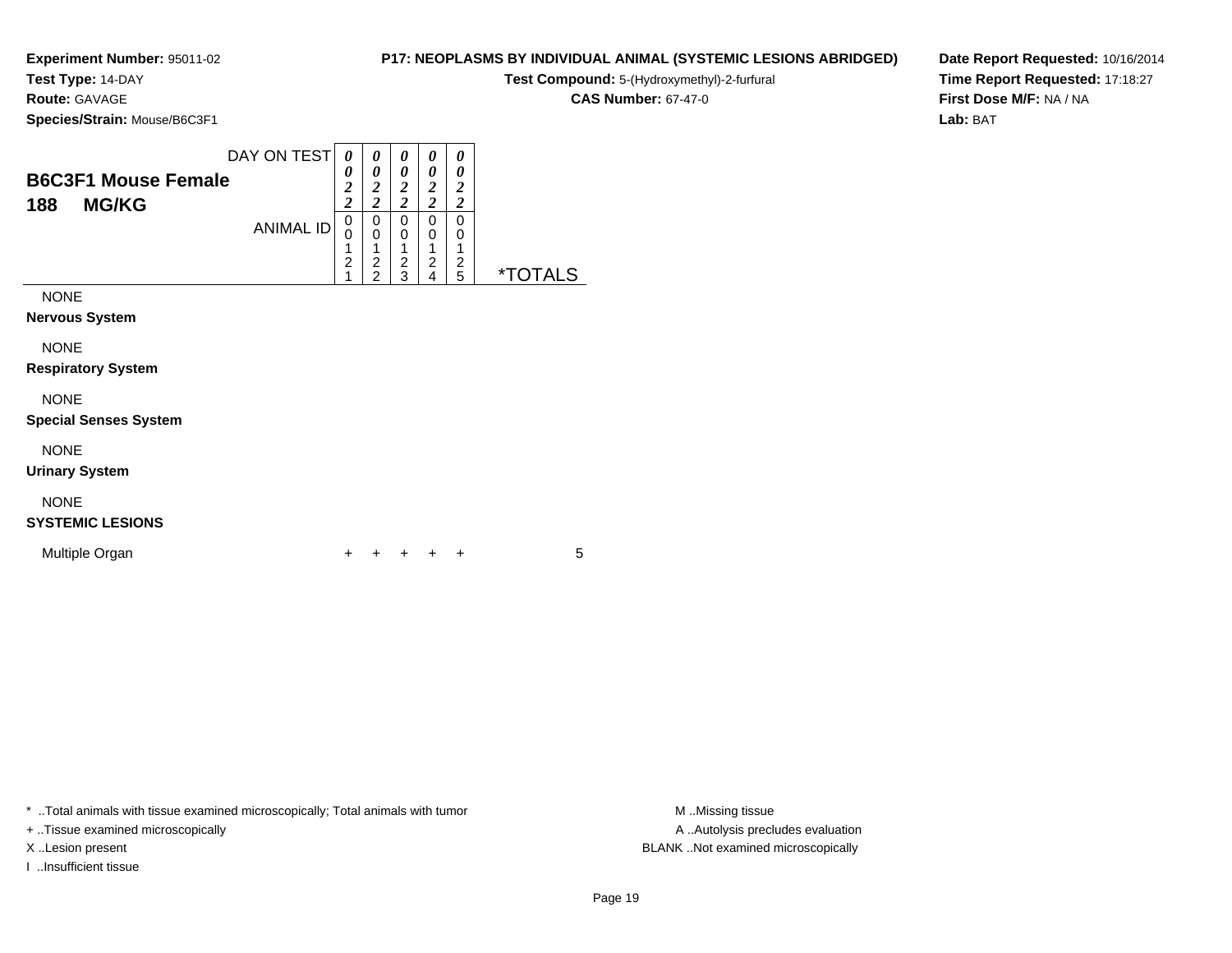# **Test Type:** 14-DAY

**Route:** GAVAGE

**Species/Strain:** Mouse/B6C3F1

### **P17: NEOPLASMS BY INDIVIDUAL ANIMAL (SYSTEMIC LESIONS ABRIDGED)**

**Test Compound:** 5-(Hydroxymethyl)-2-furfural

**CAS Number:** 67-47-0

**Date Report Requested:** 10/16/2014**Time Report Requested:** 17:18:27**First Dose M/F:** NA / NA**Lab:** BAT

|                               | DAY ON TEST      | 0                                       | 0                                         | 0                       | 0                              | 0                     |                       |
|-------------------------------|------------------|-----------------------------------------|-------------------------------------------|-------------------------|--------------------------------|-----------------------|-----------------------|
| <b>B6C3F1 Mouse Female</b>    |                  | 0<br>$\boldsymbol{2}$                   | $\boldsymbol{\theta}$<br>$\boldsymbol{2}$ | 0<br>$\boldsymbol{2}$   | 0<br>$\boldsymbol{2}$          | 0<br>$\boldsymbol{2}$ |                       |
| <b>MG/KG</b><br>375           |                  | $\overline{\mathbf{c}}$                 | $\overline{\mathbf{c}}$                   | $\overline{\mathbf{c}}$ | $\boldsymbol{2}$               | $\boldsymbol{2}$      |                       |
|                               | <b>ANIMAL ID</b> | $\mathbf 0$<br>0                        | $\mathbf 0$<br>0                          | $\mathbf 0$<br>0        | 0<br>0                         | 0<br>0                |                       |
|                               |                  | $\mathbf{1}$<br>$\overline{\mathbf{c}}$ | $\mathbf{1}$                              | $\mathbf{1}$            | $\mathbf{1}$<br>$\overline{c}$ | $\mathbf{1}$<br>3     |                       |
|                               |                  | 6                                       | $\frac{2}{7}$                             | $\frac{2}{8}$           | 9                              | $\mathbf 0$           | <i><b>*TOTALS</b></i> |
| <b>Alimentary System</b>      |                  |                                         |                                           |                         |                                |                       |                       |
| Intestine Large, Colon        |                  | $\ddot{}$                               | $\ddot{}$                                 | $\ddot{}$               | $\ddot{}$                      | $\ddot{}$             | 5                     |
| Liver                         |                  | $+$                                     | $+$                                       | $+$                     | $+$                            | $\ddot{}$             | 5                     |
| Stomach, Forestomach          |                  | $+$                                     | $+$                                       | $+$                     | $+$                            | $\ddot{}$             | 5                     |
| Stomach, Glandular            |                  | $+$                                     | $+$                                       | $+$                     | $+$                            | $\ddot{}$             | 5                     |
| <b>Cardiovascular System</b>  |                  |                                         |                                           |                         |                                |                       |                       |
| <b>NONE</b>                   |                  |                                         |                                           |                         |                                |                       |                       |
| <b>Endocrine System</b>       |                  |                                         |                                           |                         |                                |                       |                       |
| <b>NONE</b>                   |                  |                                         |                                           |                         |                                |                       |                       |
| <b>General Body System</b>    |                  |                                         |                                           |                         |                                |                       |                       |
| <b>NONE</b>                   |                  |                                         |                                           |                         |                                |                       |                       |
| <b>Genital System</b>         |                  |                                         |                                           |                         |                                |                       |                       |
| <b>NONE</b>                   |                  |                                         |                                           |                         |                                |                       |                       |
| <b>Hematopoietic System</b>   |                  |                                         |                                           |                         |                                |                       |                       |
| <b>NONE</b>                   |                  |                                         |                                           |                         |                                |                       |                       |
| <b>Integumentary System</b>   |                  |                                         |                                           |                         |                                |                       |                       |
| <b>NONE</b>                   |                  |                                         |                                           |                         |                                |                       |                       |
| <b>Musculoskeletal System</b> |                  |                                         |                                           |                         |                                |                       |                       |
|                               |                  |                                         |                                           |                         |                                |                       |                       |
|                               |                  |                                         |                                           |                         |                                |                       |                       |
|                               |                  |                                         |                                           |                         |                                |                       |                       |
|                               |                  |                                         |                                           |                         |                                |                       |                       |

\* ..Total animals with tissue examined microscopically; Total animals with tumor **M** . Missing tissue M ..Missing tissue

+ ..Tissue examined microscopically

I ..Insufficient tissue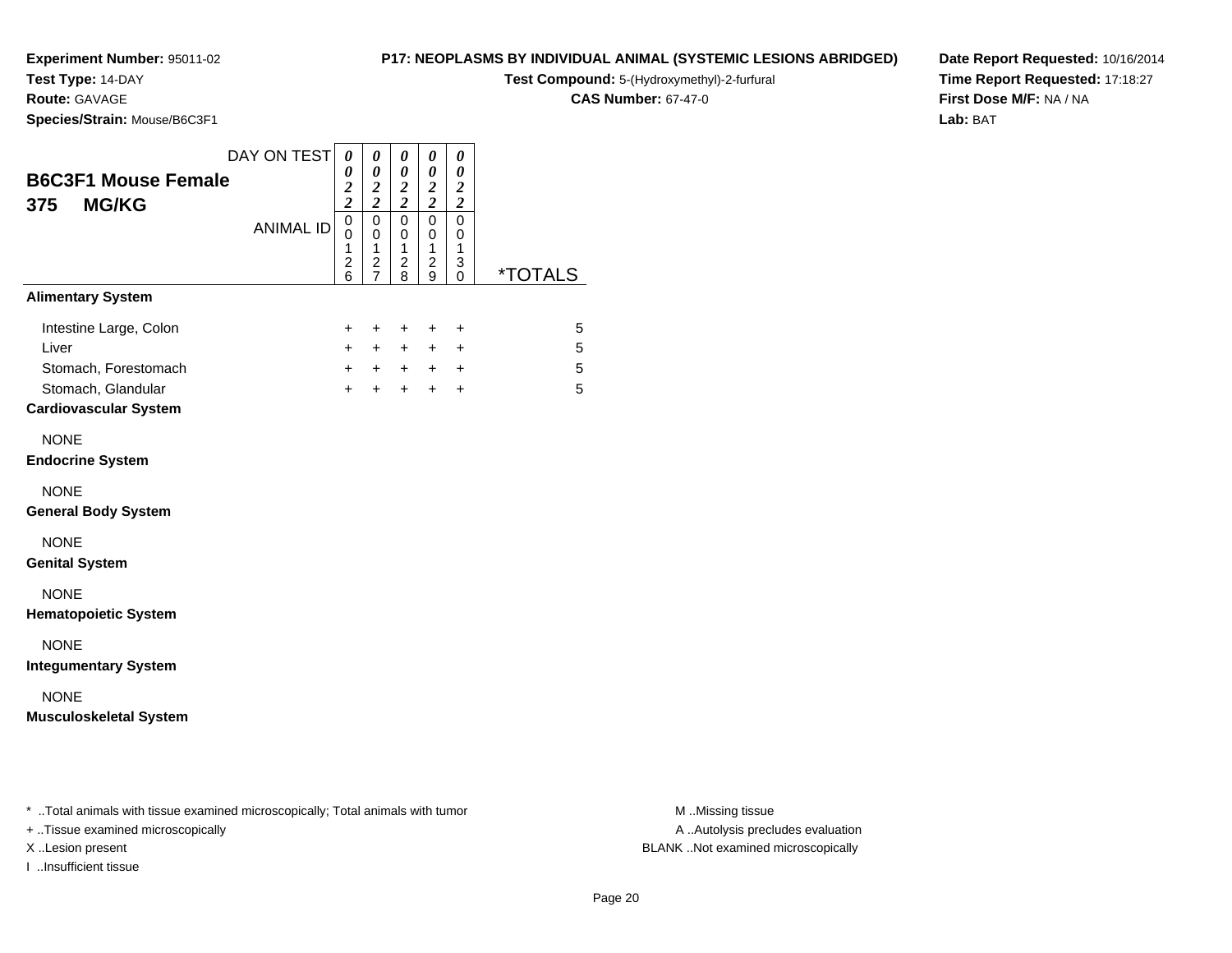**Test Type:** 14-DAY**Route:** GAVAGE

**Species/Strain:** Mouse/B6C3F1

### **P17: NEOPLASMS BY INDIVIDUAL ANIMAL (SYSTEMIC LESIONS ABRIDGED)**

**Test Compound:** 5-(Hydroxymethyl)-2-furfural

**CAS Number:** 67-47-0

**Date Report Requested:** 10/16/2014**Time Report Requested:** 17:18:27**First Dose M/F:** NA / NA**Lab:** BAT

| <b>B6C3F1 Mouse Female</b><br><b>MG/KG</b><br>375                                | DAY ON TEST<br><b>ANIMAL ID</b> | 0<br>0<br>$\overline{\mathbf{c}}$<br>$\overline{\mathbf{c}}$<br>0<br>0<br>1<br>$\frac{2}{6}$ | 0<br>0<br>$\overline{\mathbf{c}}$<br>$\overline{c}$<br>0<br>0<br>1<br>$\overline{c}$<br>$\overline{7}$ | 0<br>0<br>$\overline{2}$<br>$\overline{c}$<br>0<br>0<br>2<br>8 | 0<br>0<br>2<br>$\overline{2}$<br>0<br>0<br>2<br>9 | 0<br>0<br>$\overline{2}$<br>$\overline{2}$<br>0<br>0<br>3<br>$\Omega$ | <i><b>*TOTALS</b></i> |
|----------------------------------------------------------------------------------|---------------------------------|----------------------------------------------------------------------------------------------|--------------------------------------------------------------------------------------------------------|----------------------------------------------------------------|---------------------------------------------------|-----------------------------------------------------------------------|-----------------------|
| <b>NONE</b><br><b>Nervous System</b><br><b>NONE</b><br><b>Respiratory System</b> |                                 |                                                                                              |                                                                                                        |                                                                |                                                   |                                                                       |                       |
| <b>NONE</b><br><b>Special Senses System</b>                                      |                                 |                                                                                              |                                                                                                        |                                                                |                                                   |                                                                       |                       |

NONE

**Urinary System**

### NONE

### **SYSTEMIC LESIONS**

Multiple Organn  $+$ 

<sup>+</sup> <sup>+</sup> <sup>+</sup> <sup>+</sup> <sup>5</sup>

\* ..Total animals with tissue examined microscopically; Total animals with tumor **M** . Missing tissue M ..Missing tissue

+ ..Tissue examined microscopically

I ..Insufficient tissue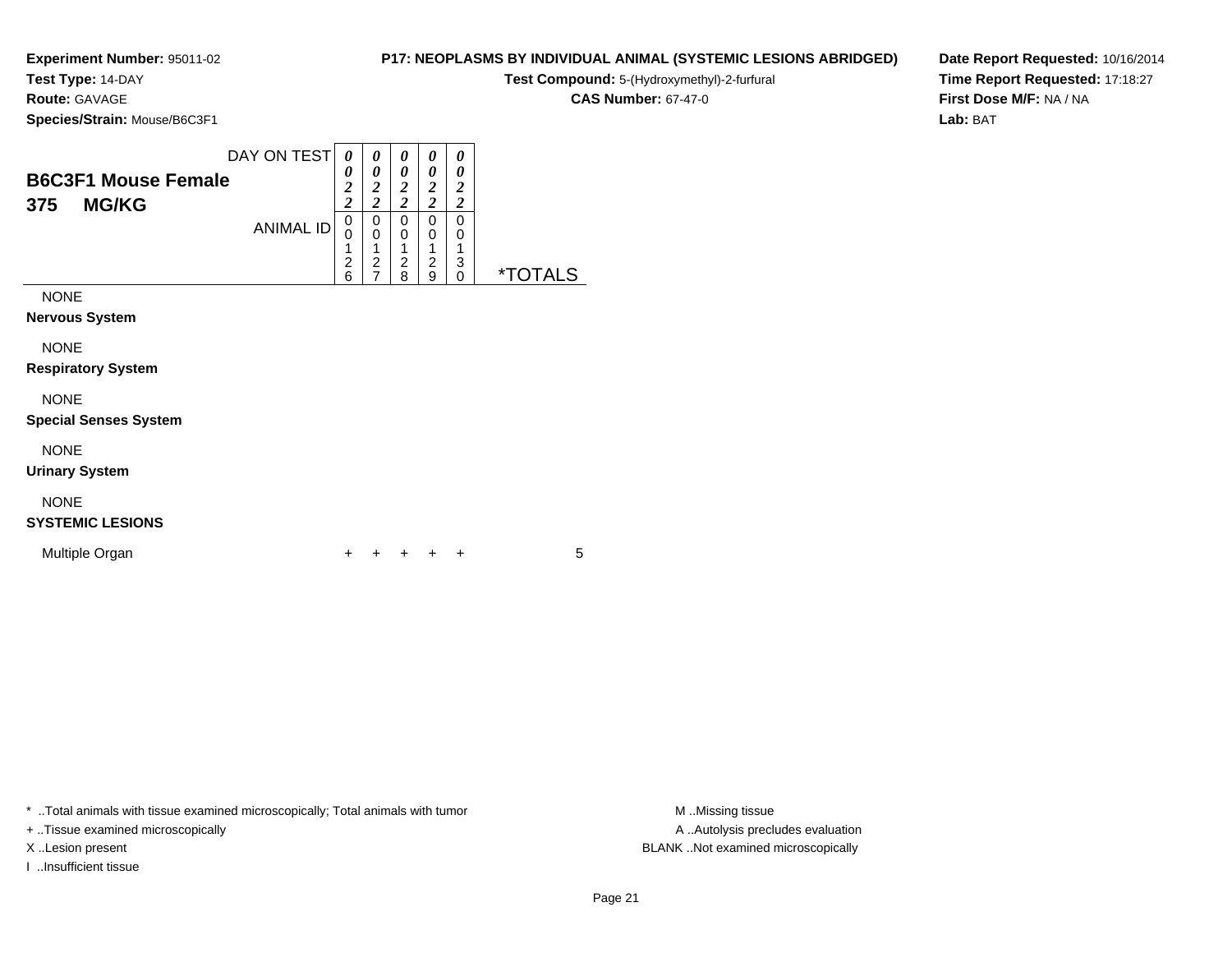## **Test Type:** 14-DAY

**Route:** GAVAGE

**Species/Strain:** Mouse/B6C3F1

#### **P17: NEOPLASMS BY INDIVIDUAL ANIMAL (SYSTEMIC LESIONS ABRIDGED)**

**Test Compound:** 5-(Hydroxymethyl)-2-furfural

**CAS Number:** 67-47-0

**Date Report Requested:** 10/16/2014**Time Report Requested:** 17:18:27**First Dose M/F:** NA / NA**Lab:** BAT

| <b>B6C3F1 Mouse Female</b><br><b>MG/KG</b><br>750                                                             | DAY ON TEST      | 0<br>0<br>$\overline{\mathbf{c}}$<br>$\bar{2}$ | 0<br>$\boldsymbol{\theta}$<br>$\frac{2}{2}$            | 0<br>$\boldsymbol{\theta}$<br>$\frac{2}{2}$             | 0<br>0<br>$\boldsymbol{2}$<br>$\overline{c}$ | 0<br>$\boldsymbol{\theta}$<br>$\boldsymbol{2}$<br>$\overline{2}$ |                  |
|---------------------------------------------------------------------------------------------------------------|------------------|------------------------------------------------|--------------------------------------------------------|---------------------------------------------------------|----------------------------------------------|------------------------------------------------------------------|------------------|
|                                                                                                               | <b>ANIMAL ID</b> | $\mathbf 0$<br>0<br>1<br>3<br>1                | $\mathbf 0$<br>$\mathbf 0$<br>1<br>3<br>$\overline{2}$ | $\mathbf 0$<br>0<br>$\mathbf{1}$<br>3<br>$\overline{3}$ | $\Omega$<br>0<br>1<br>3<br>$\overline{4}$    | $\mathbf 0$<br>0<br>1<br>3<br>5                                  | <u>*TOTALS</u>   |
| <b>Alimentary System</b>                                                                                      |                  |                                                |                                                        |                                                         |                                              |                                                                  |                  |
| Intestine Large, Colon<br>Liver<br>Stomach, Forestomach<br>Stomach, Glandular<br><b>Cardiovascular System</b> |                  | +<br>$+$<br>$+$<br>$+$                         | $\ddot{}$<br>$+$<br>$+$                                | $\ddot{}$<br>$+$<br>$+$ $+$<br>$+$                      | $\ddot{}$<br>$+$<br>$+$                      | +<br>$\ddot{}$<br>$+$ $+$<br>$\ddot{}$                           | 5<br>5<br>5<br>5 |
| <b>NONE</b><br><b>Endocrine System</b>                                                                        |                  |                                                |                                                        |                                                         |                                              |                                                                  |                  |
| <b>NONE</b><br><b>General Body System</b>                                                                     |                  |                                                |                                                        |                                                         |                                              |                                                                  |                  |
| <b>NONE</b><br><b>Genital System</b>                                                                          |                  |                                                |                                                        |                                                         |                                              |                                                                  |                  |
| <b>NONE</b><br><b>Hematopoietic System</b>                                                                    |                  |                                                |                                                        |                                                         |                                              |                                                                  |                  |
| <b>NONE</b><br><b>Integumentary System</b>                                                                    |                  |                                                |                                                        |                                                         |                                              |                                                                  |                  |
| <b>NONE</b><br><b>Musculoskeletal System</b>                                                                  |                  |                                                |                                                        |                                                         |                                              |                                                                  |                  |
|                                                                                                               |                  |                                                |                                                        |                                                         |                                              |                                                                  |                  |
|                                                                                                               |                  |                                                |                                                        |                                                         |                                              |                                                                  |                  |

\* ..Total animals with tissue examined microscopically; Total animals with tumor **M** . Missing tissue M ..Missing tissue

+ ..Tissue examined microscopically

I ..Insufficient tissue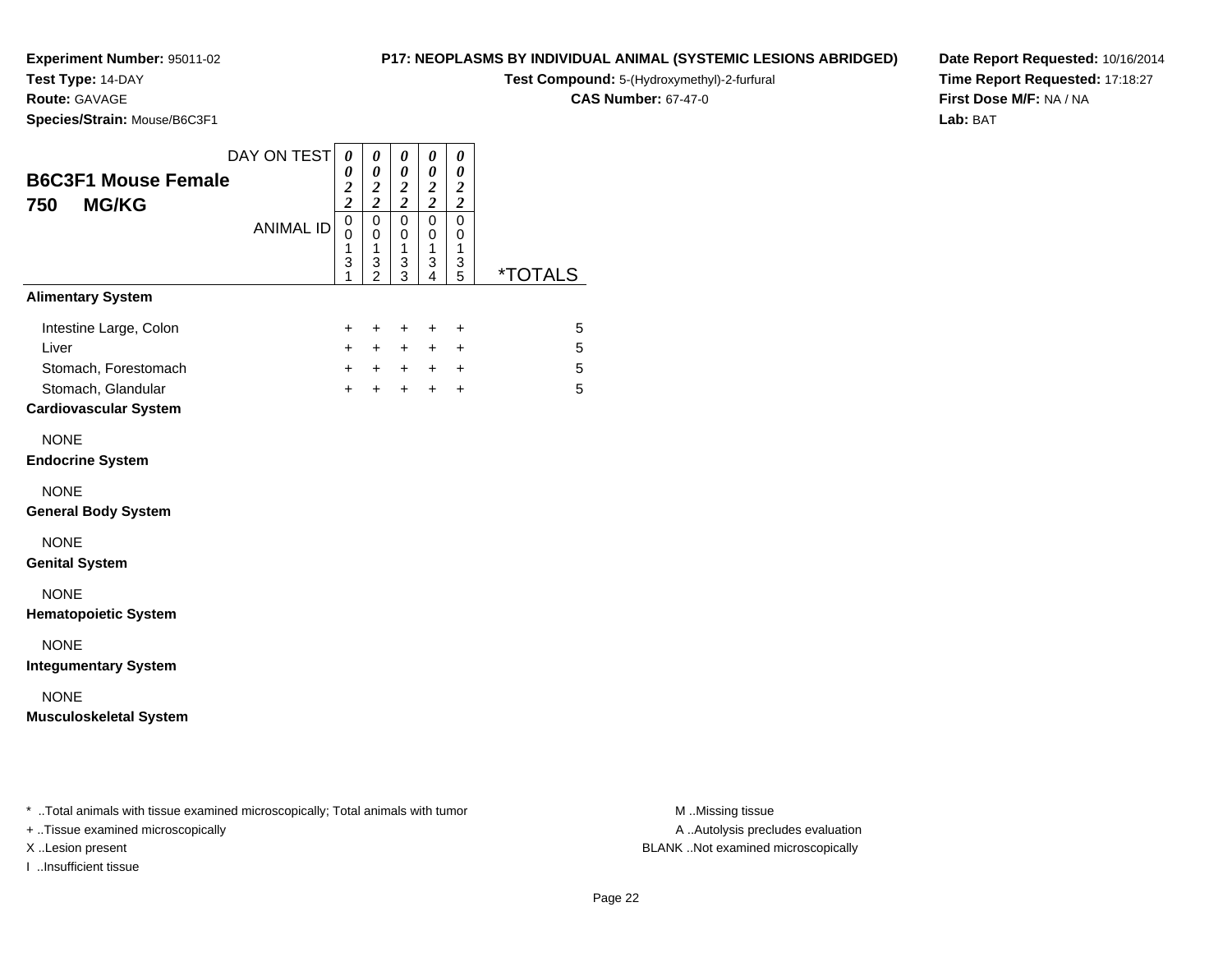**Test Type:** 14-DAY**Route:** GAVAGE

**Species/Strain:** Mouse/B6C3F1

#### **P17: NEOPLASMS BY INDIVIDUAL ANIMAL (SYSTEMIC LESIONS ABRIDGED)**

**Test Compound:** 5-(Hydroxymethyl)-2-furfural

**CAS Number:** 67-47-0

**Date Report Requested:** 10/16/2014**Time Report Requested:** 17:18:27**First Dose M/F:** NA / NA**Lab:** BAT

| <b>B6C3F1 Mouse Female</b><br><b>MG/KG</b><br>750 | DAY ON TEST      | 0<br>0<br>$\overline{\mathbf{c}}$<br>$\overline{c}$ | 0<br>0<br>$\overline{\mathbf{c}}$<br>$\overline{2}$ | 0<br>0<br>$\overline{\mathbf{c}}$<br>$\overline{2}$ | 0<br>0<br>$\overline{\mathbf{c}}$<br>$\overline{2}$ | 0<br>0<br>2<br>$\overline{\mathbf{c}}$ |                       |
|---------------------------------------------------|------------------|-----------------------------------------------------|-----------------------------------------------------|-----------------------------------------------------|-----------------------------------------------------|----------------------------------------|-----------------------|
|                                                   | <b>ANIMAL ID</b> | 0<br>0<br>1<br>3<br>1                               | 0<br>$\mathbf 0$<br>1<br>3<br>$\overline{2}$        | 0<br>0<br>1<br>3<br>3                               | 0<br>0<br>1<br>3<br>4                               | 0<br>0<br>3<br>5                       | <i><b>*TOTALS</b></i> |
| <b>NONE</b><br><b>Nervous System</b>              |                  |                                                     |                                                     |                                                     |                                                     |                                        |                       |
| <b>NONE</b><br><b>Respiratory System</b>          |                  |                                                     |                                                     |                                                     |                                                     |                                        |                       |
| <b>NONE</b><br><b>Special Senses System</b>       |                  |                                                     |                                                     |                                                     |                                                     |                                        |                       |
| <b>NONE</b>                                       |                  |                                                     |                                                     |                                                     |                                                     |                                        |                       |

**Urinary System**

### NONE

### **SYSTEMIC LESIONS**

Multiple Organn  $+$ 

<sup>+</sup> <sup>+</sup> <sup>+</sup> <sup>+</sup> <sup>5</sup>

\* ..Total animals with tissue examined microscopically; Total animals with tumor **M** . Missing tissue M ..Missing tissue

+ ..Tissue examined microscopically

I ..Insufficient tissue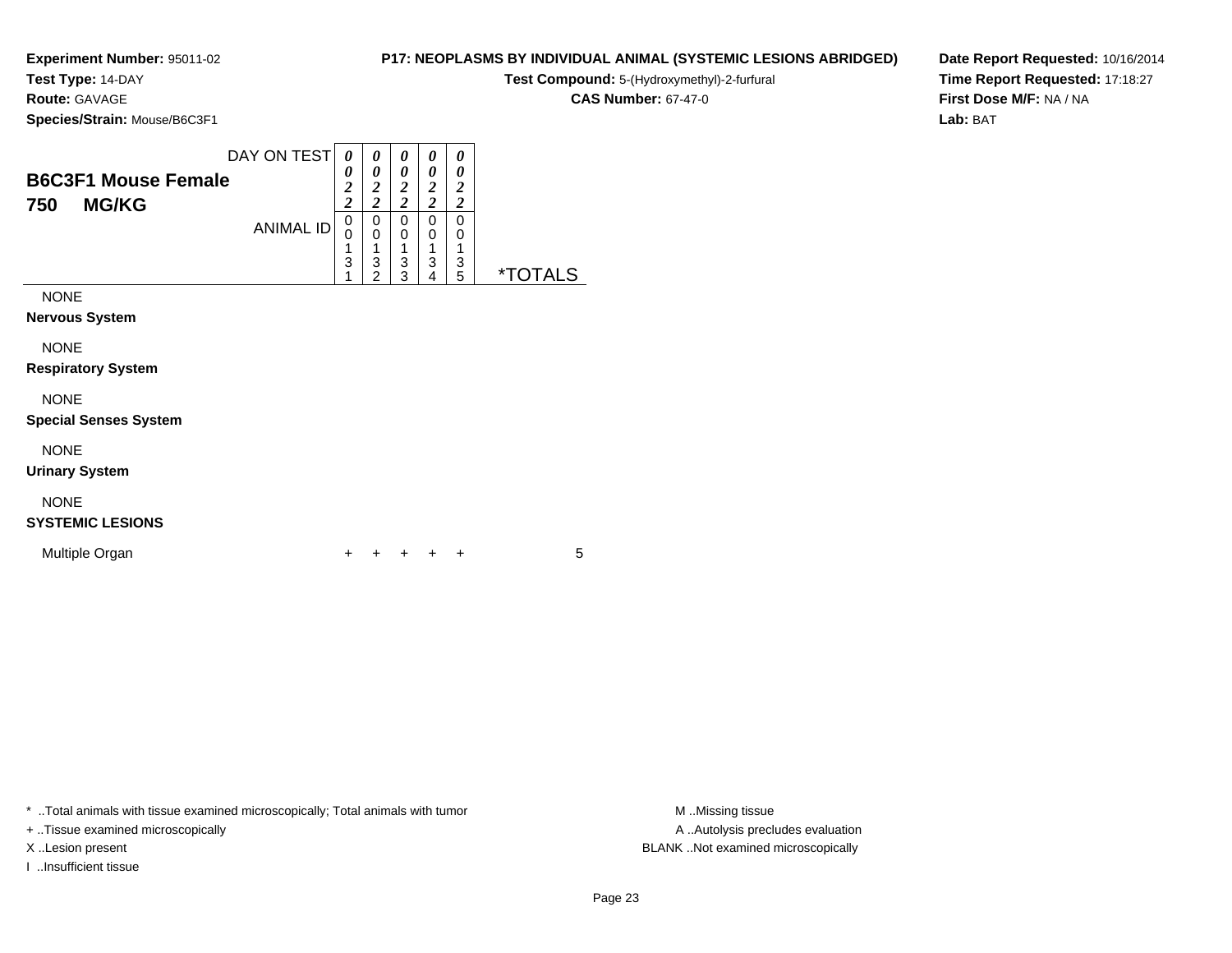**Test Type:** 14-DAY

**Route:** GAVAGE

**Species/Strain:** Mouse/B6C3F1

#### **P17: NEOPLASMS BY INDIVIDUAL ANIMAL (SYSTEMIC LESIONS ABRIDGED)**

**Test Compound:** 5-(Hydroxymethyl)-2-furfural

**CAS Number:** 67-47-0

**Date Report Requested:** 10/16/2014**Time Report Requested:** 17:18:27**First Dose M/F:** NA / NA**Lab:** BAT

| <b>B6C3F1 Mouse Female</b><br><b>MG/KG</b><br>1500                                                            | DAY ON TEST<br><b>ANIMAL ID</b> | 0<br>0<br>$\frac{2}{2}$<br>$\mathbf 0$<br>0 | 0<br>0<br>$\boldsymbol{2}$<br>$\overline{c}$<br>$\mathbf 0$<br>$\mathbf 0$ | 0<br>0<br>0<br>8<br>0<br>0 | 0<br>0<br>0<br>8<br>$\mathbf 0$<br>0 | 0<br>0<br>0<br>9<br>$\mathbf 0$<br>0     |                       |
|---------------------------------------------------------------------------------------------------------------|---------------------------------|---------------------------------------------|----------------------------------------------------------------------------|----------------------------|--------------------------------------|------------------------------------------|-----------------------|
|                                                                                                               |                                 | $\mathbf{1}$<br>3<br>6                      | $\mathbf{1}$<br>4<br>0                                                     | 1<br>3<br>$\overline{7}$   | 1<br>3<br>9                          | $\mathbf{1}$<br>3<br>8                   | <i><b>*TOTALS</b></i> |
| <b>Alimentary System</b>                                                                                      |                                 |                                             |                                                                            |                            |                                      |                                          |                       |
| Intestine Large, Colon<br>Liver<br>Stomach, Forestomach<br>Stomach, Glandular<br><b>Cardiovascular System</b> |                                 | +<br>$+$<br>$+$<br>$+$                      | +<br>$+$<br>$+$<br>$+$                                                     | +<br>$+$<br>$+$            | +<br>$+$<br>$+$ $+$<br>$+$           | +<br>$\ddot{}$<br>$\ddot{}$<br>$\ddot{}$ | 5<br>5<br>5<br>5      |
| <b>NONE</b><br><b>Endocrine System</b>                                                                        |                                 |                                             |                                                                            |                            |                                      |                                          |                       |
| <b>NONE</b><br><b>General Body System</b>                                                                     |                                 |                                             |                                                                            |                            |                                      |                                          |                       |
| <b>NONE</b><br><b>Genital System</b>                                                                          |                                 |                                             |                                                                            |                            |                                      |                                          |                       |
| <b>NONE</b><br><b>Hematopoietic System</b>                                                                    |                                 |                                             |                                                                            |                            |                                      |                                          |                       |
| <b>NONE</b><br><b>Integumentary System</b>                                                                    |                                 |                                             |                                                                            |                            |                                      |                                          |                       |
| <b>NONE</b><br><b>Musculoskeletal System</b>                                                                  |                                 |                                             |                                                                            |                            |                                      |                                          |                       |
|                                                                                                               |                                 |                                             |                                                                            |                            |                                      |                                          |                       |
|                                                                                                               |                                 |                                             |                                                                            |                            |                                      |                                          |                       |

\* ..Total animals with tissue examined microscopically; Total animals with tumor **M** . Missing tissue M ..Missing tissue

+ ..Tissue examined microscopically

I ..Insufficient tissue